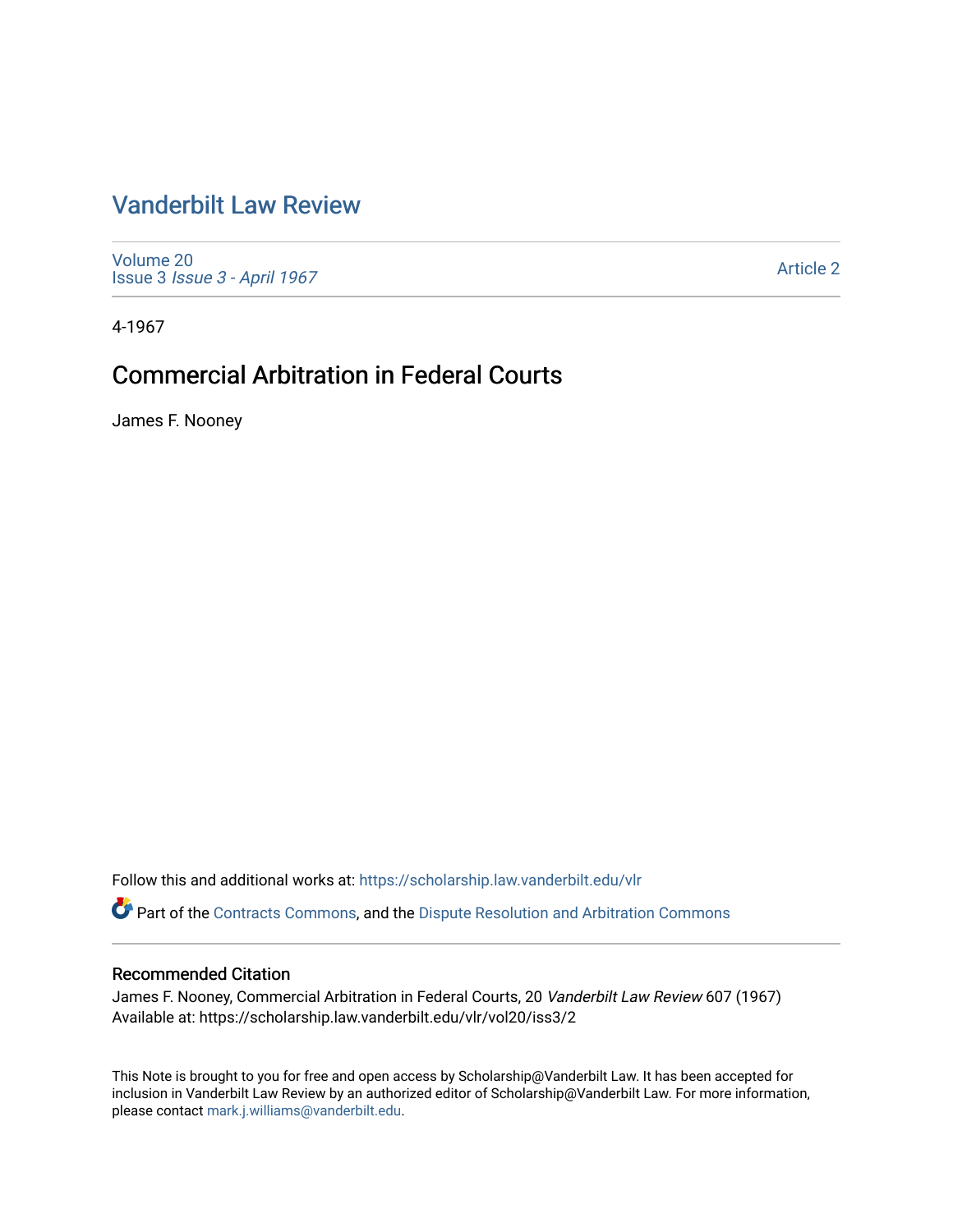# **NOTES**

# Commercial Arbitration in Federal Courts

# I. INTRODUCTION

With increasing frequency attorneys are confronted with disputes arising under commercial contracts which contain arbitration agreements. Before the attorney can advise the client as to his legal position and recommend a course of conduct, he must interpret the effect of the arbitration agreement. Often the first question for the attorney is whether the client (or, in turn, the opposing party) can be forced to arbitrate. The answer depends upon whether agreements to arbitrate future disputes are enforceable under the law applicable to the transaction. Where both parties to the contract are citizens of the same state, the answer is readily found since the arbitration law of that state will govern the transaction. But in our increasingly mobile society, a growing number of commercial contracts involve parties of different states. In the disputes arising under many of these contracts, federal diversity jurisdiction will lie. The major problem faced by the attorney in such a case is whether the enforceability of the arbitration clause in the contract will be governed by federal law or state law, since in many instances the two will be diametrically opposed. Of course, if state law is found to govern the diversity case, the enforceability question cannot be answered until it is determined which of the two or more states' law applies. This raises a conflicts choice of law question, with which this paper is not directly concerned. The conflicts methods of choosing the state law applicable to a transaction involving many states will be used only as an illustration of a process which may also be useful in deciding whether federal or state law should apply to a particular enforceability problem in a diversity case.

# *A. The Problem of Characterization*

In the past there has been no little disagreement in federal court diversity cases as to which law governs specific enforcement of agreements to arbitrate future disputes arising under a commercial contract. Under the arbitration law of some jurisdictions specific enforcement is possible, while under many others, it is not.<sup>1</sup> The determination of

 $\frac{1}{2} \left( \frac{1}{2} \right)^2 \left( \frac{1}{2} \right)^2$ 

 $\lambda_{\rm max}$ 607

**<sup>1.</sup>** See, e.g., **IND. STAT. ANN. § 3-201-226** (1946); **MIcH. STAT. ANN.** § 27A.5001(2) **(1962); Omo REv. CODE ANN.** § 2711.01 (Baldwin 1964) (prov'idiig' for specific enforcement of an agreement to arbitrate); TENN. CODE ANN. § 23-501 (1955) (providing only for submission of existing disputes for arbitration). viding only for submission of existing disputes for arbitration).<br>  $607$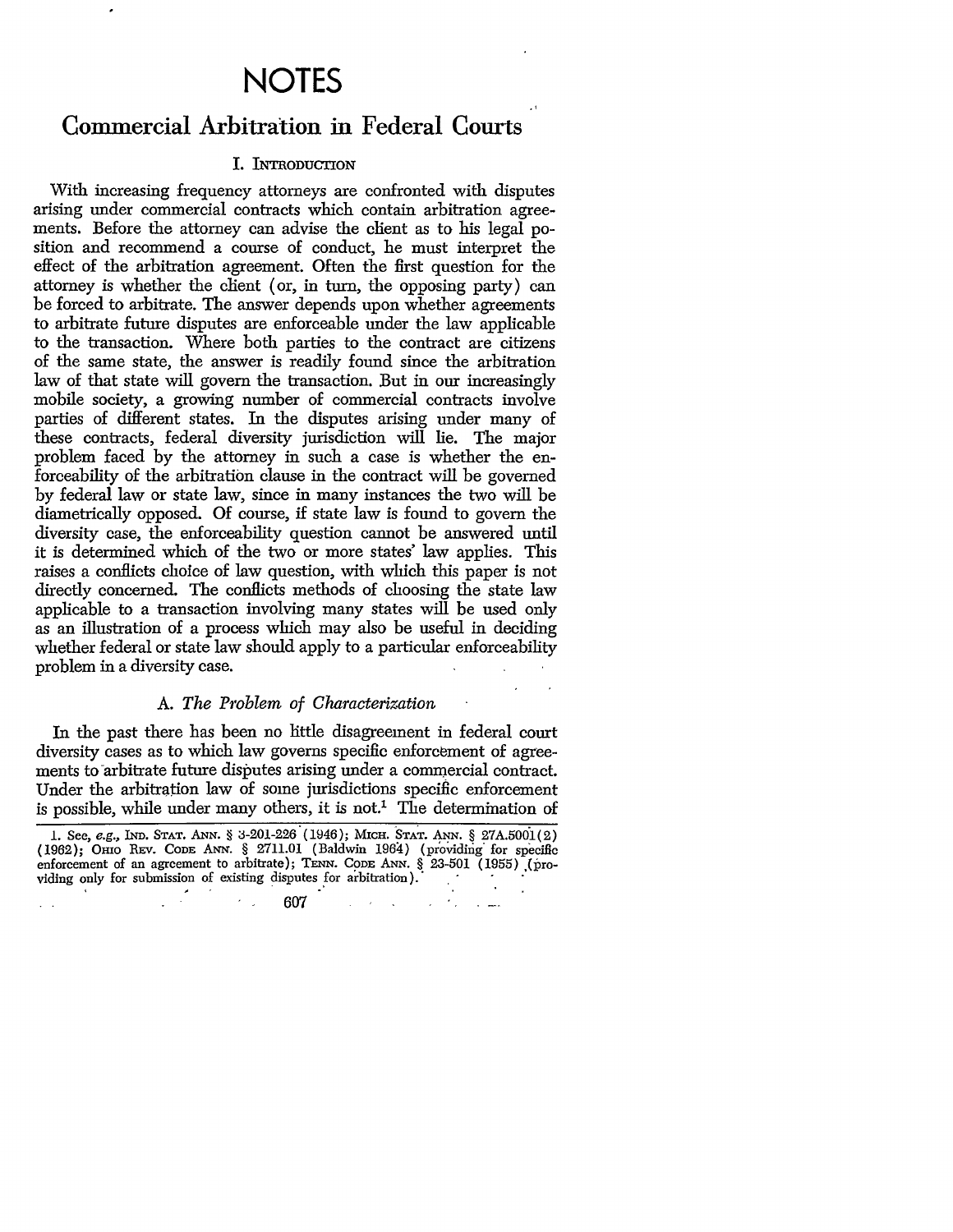which jurisdiction's law should be applied thus becomes all important. The answer to this choice of law question will normally depend upon whether arbitration is characterized as substantive or procedural under federal law.

Traditionally matters of arbitration have been characterized as procedural rather than substantive.2 It was said that arbitration relates to the remedy, and as such, is one of the modes of trial.3 Under standard conflicts rules, the law of the forum controls as to matters of procedure and thus, in federal court diversity cases, it was initially held that the federal law of arbitration governed.<sup>4</sup> Further justification for this application of federal arbitration law in such cases rested on the characterization of arbitration as a matter of federal "general law" under *Swift v. Tyson.5*

With the decisions in *Erie6* and *Guaranty Trust,7* it became apparent that arbitration could no longer be automatically characterized as procedural. It was not, however, until the decision in *Bernhardt v. Polygraphic Co. of America8* in 1956 that the Supreme Court finally directed that arbitration was to be characterized as substantive in federal court diversity cases. This decision would appear to require use of the arbitration law of the state wherein the federal court exercising diversity jurisdiction is located. Some federal courts, however, have utilized various methods to avoid the apparent mandate of *Bernhardt.9* In order to understand the reasoning and arguments behind these developments, this characterization problem must be viewed against a background of the general developments in substantive arbitration law.

## *B. Developments in Substantive Arbitration Law*

At common law, agreements to arbitrate future disputes were held unenforceable, even though nominal damages could be granted for their breach.<sup>10</sup> The reason underlying the rule was that such an agreement ousted the courts from jurisdiction.<sup>11</sup> Since this was a time when courts were struggling to establish their prestige, they quite

Section 22 states in part: "Statements recur many times in common law cases to

<sup>2.</sup> See, *e.g.,* lied Cross Line v. Atlantic Fruit Co., 264 U.S. 109 (1924).

<sup>3.</sup> Heckers v. Fowler, **69** U.S. (2 Wall.) 123, 128 (1864).

<sup>4.</sup> California Prune & Apricot Growers Ass'n v. Catz Am. Co., 60 F.2d 788 (9th Cir. 1932); Lappe v. Wilcox, 14 F.2d 861 (D.C.N.Y. 1926).

*<sup>5.</sup>* 41 U.S. (16 Pet.) 1 (1841). See text accompanying notes 28-31 *infra.*

<sup>6.</sup> Erie R.R. v. Tompkins, 304 U.S. 64 (1938).

<sup>7.</sup> Guaranty-Trust Co. v. York, 326 U.S. 99 (1945).

<sup>8.</sup> **350** U.S. 198 (1956).

<sup>9.</sup> See Part IV *infra.*

<sup>10.</sup> Red Cross Line v. Atlantic Fruit Co., *supra* note 2.

<sup>11.</sup> See, e.g., STURGES, COMMERCIAL ARBITRATIONS AND AWARDS, §§ 22-23 (1930).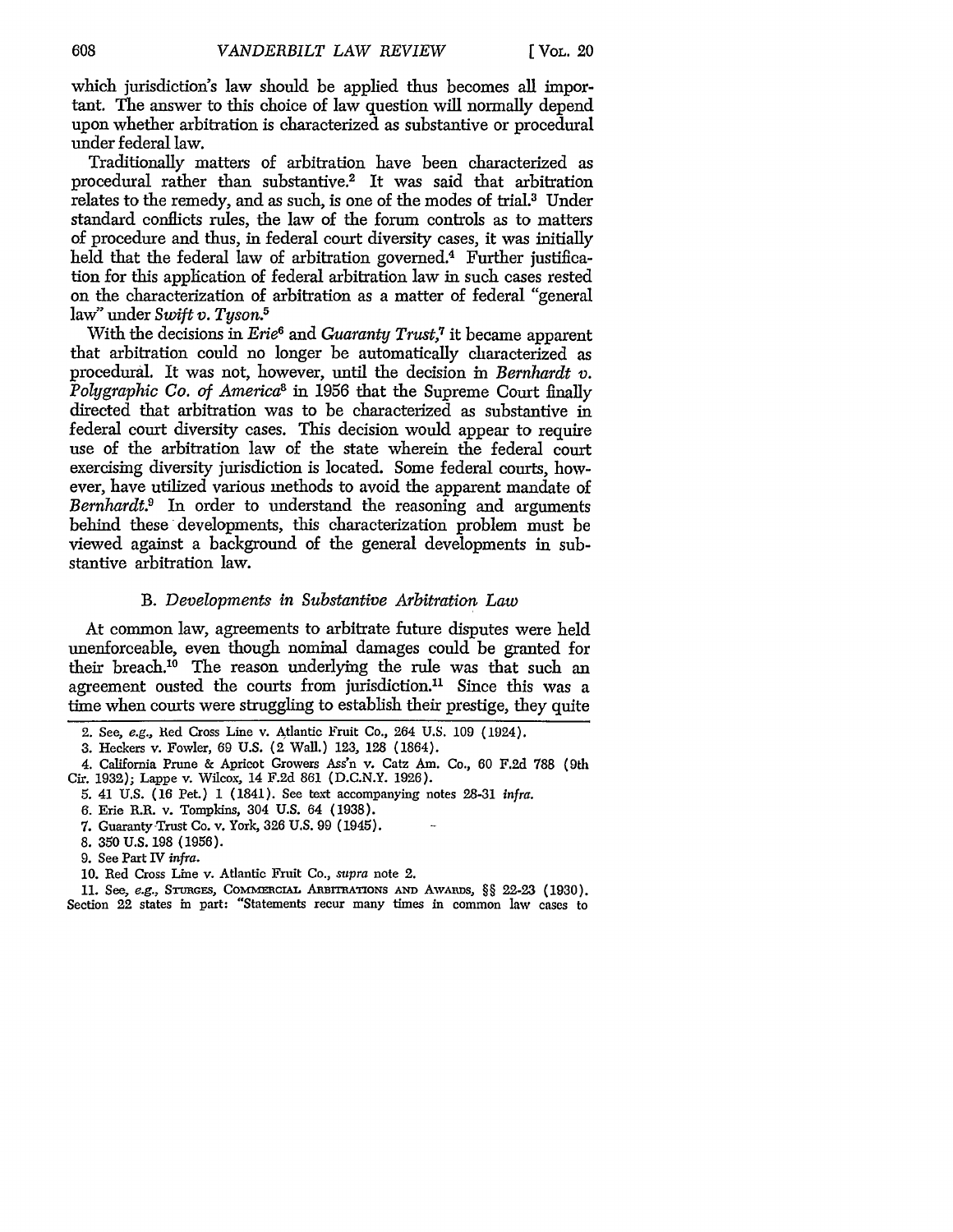#### *NOTES*

naturally condemned the use of a practice which failed to recognize them as the final authority in the settlement of legal disputes. $12$  The courts, however, have long since achieved their quest for prestige in the adjudication process. Moreover, expanded commercial activity has resulted in an increased number of disputes, leading eventually to hopelessly crowded court dockets. Recognizing that arbitration is an effective way of reducing the number of disputes requiring litigation, many states have altered the common law rule of revocability of agreements to arbitrate future disputes, and, by statute, have made such agreements specifically enforceable.<sup>13</sup>

Another statute, making agreements to arbitrate future disputes irrevocable, is the United States Arbitration Act,<sup>14</sup> enacted by Congress in 1925. At first the availabilty of the act, either specifically to enforce agreements to arbitrate under section  $4<sup>15</sup>$  or to stay legal proceedings

the effect that revocable future disputes clauses are 'contrary to public policy,' and 'invalid'; that they are 'not binding upon the parties'; that they are 'unenforceable' or 'void.' Statements also frequently appear to the effect that a party who is aggrieved by the breach of such an agreement can maintain an action for damages. So few cases, however, have involved such an action that if there is such a rule of law it rests upon this popular acclaim."

As stated in Greason v. Keteltas, 17 N.Y. 491, 496 (1858) "It is well settled that courts of equity will never entertain a suit to compel parties specifically to perform an agreement to submit to arbitration. . **.** . To do so, would bring such courts in conflict with that policy of the common law which permits parties in all cases to revoke a submission to arbitration already made. This policy is founded in the obvious importance of securing fairness and impartiality in every judicial tribunal. . . ." See also Tobey v. County of Bristol, 23 Fed. Cas. 1313 (No. 14065) (C.C. Mass. 1845).

The idea that an agreement to arbitrate ousted the courts from jurisdiction dates back to dicta in Vynior's Case, 4 Coke 80 (pt. 8), 77 Eng. Rep. 595 (K.B. 1609) where Lord Coke held that an agreement to submit a dispute to arbitration could be revoked at the will of either party.

12. At the time when Coke's "ousting the courts of jurisdiction" idea was first utilized, this was indeed the case. However, this reason for denying the enforcement of agreements to arbitrate was continually used by the courts, long after it ceased to exist. It was not until Lord Campbell's decision in Scott v. Avery, 5 H.L. Cas. 811, 10 Eng. Rep. 1121 (1855), that the English courts gave effect to an agreement to refer a dispute to arbitration. This view, however, was not adopted by the American courts and it was not until statutory modification that the rule was changed. See statutes cited note 1 supra.

13. See statutes cited note *I supra.*

14. 9 U.S.C. §§ 1-14 (1947). Section 2 of the act provides: **"A** written provision in any maritime transaction or a contract evidencing a transaction involving or transaction, or the refusal to perform the whole or any part thereof, or an agreement in writing to submit to arbitration an existing controversy arising-out of such a contract, transaction, or refusal, shall be valid, irrevocable, and enforceable, save upon such grounds as exist at law or in equity for the revocation of any contraet.

15. Section 4 of the act provides in part: "A party aggrieved by the alleged failure, neglect, or refusal of another to arbitrate under a written agreement for arbitration may petition any court of the United States which,. save for such agreement, would have jurisdiction under the judicial code at law, in equity, or in admiralty of the subject matter of a suit arising out of the controversy between the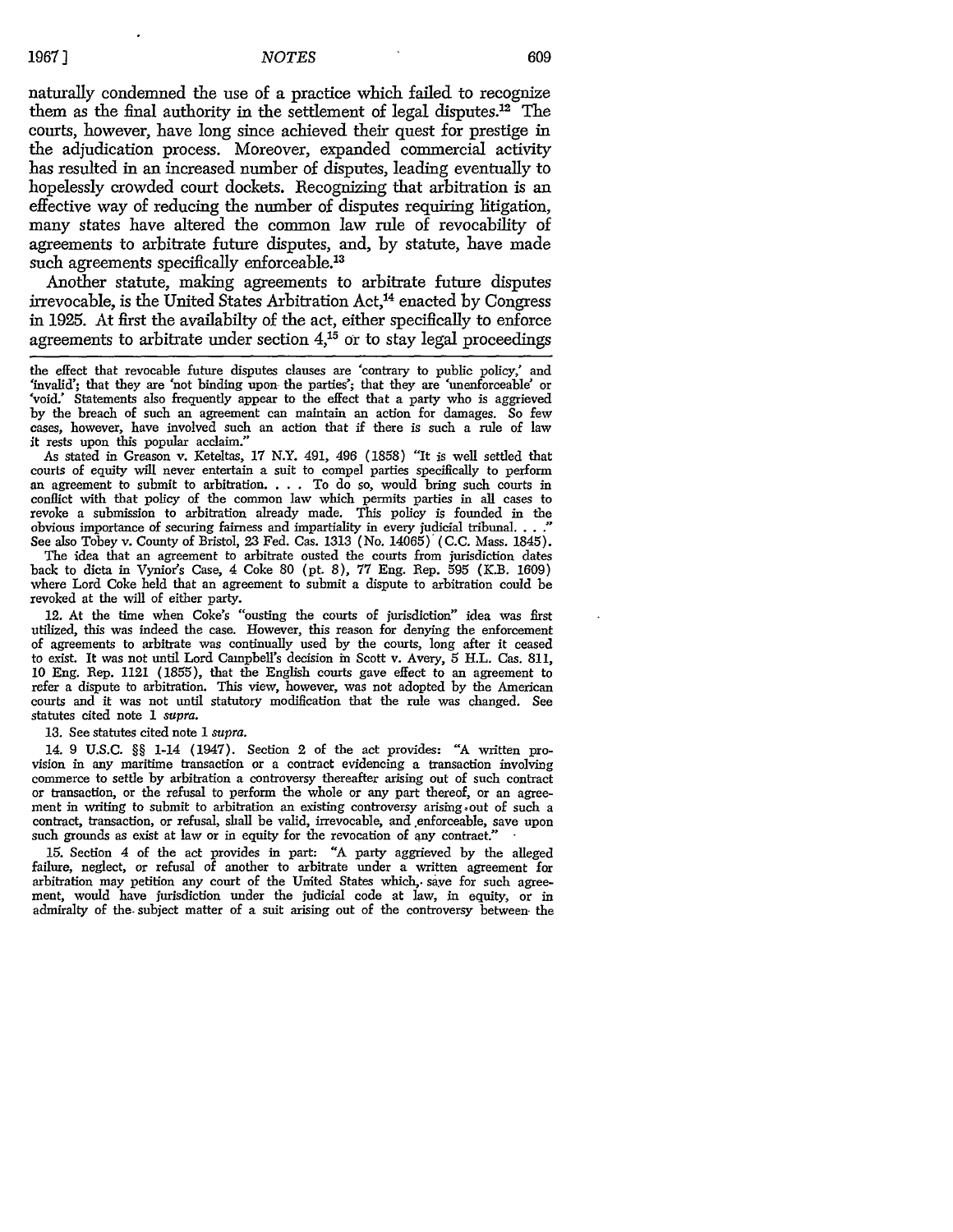**on** the dispute pending their arbitration under section **3,16** was limited by the courts.<sup>17</sup> They soon realized the act's advantages, however, and began applying it in federal diversity cases, even though relevant state law made such agreements to arbitrate revocable.<sup>18</sup> The *Bernhardt* decision appeared to preclude application of the act in a large number of federal court cases when the jurisdictional basis was diversity.<sup>19</sup> To prevent this emasculation of the effectiveness of the act some lower federal courts have construed the act as creating federal substantive law under the commerce clause which applies to "contracts evidencing a transaction involving commerce," regardless of the *Erie* and *Guaranty Trust* requirements.<sup>20</sup>

The consideration of the problem at hand is threefold: (1) to review the development of arbitration in the federal courts in light of the changing federal policies toward arbitration; (2) to point out how previous characterization of arbitration as substantive or procedural has thwarted judicial consideration of the policy issues involved; and (3) to investigate the extent to which current federal policy, as expressed in the Arbitration Act, constitutionally could, and realistically should, be applied in diversity cases, and the problems raised by such application.

## II. FEDERAL ARBITRATION LAW PRIOR TO ERIE

## A. *Prior to the Adoption of the United States Arbitration Act*

Until 1924 the few Supreme Court decisions characterizing arbitration treated it as essentially a procedural matter. In *Reckers v. Fowler,2'* decided in 1864, the parties before the court agreed to submit their dispute to a referee. The referee's decision was reported to the court and entered by the clerk as a judgment. This judgment was challenged on the basis that the court had no authority to settle the dispute in such a manner. The Supreme Court, nevertheless, upheld

parties, for an order directing that such arbitration proceed in the manner provided for in such agreement."

16. Section 3 of the act provides: "If any suit or proceeding **be** brought in any of the courts of the United States upon any issue referable to arbitration under an agreement in writing for such arbitration, the court in which such suit is pending, upon being satisfied that the issue involved in such suit or proceeding is referable to arbitration under such an agreement, shall on application of one of the parties stay the trial of the action until such arbitration has been had in accordance with the terms of the agreement, providing the applicant for the stay is not in default in proceeding with such arbitration.'

17. See part IV *infra.*

18. *Infra* note 76.

- 19. See part IV *infra.*
- 20. *Infra* note 76.
- 21. *Supra* note 3.

610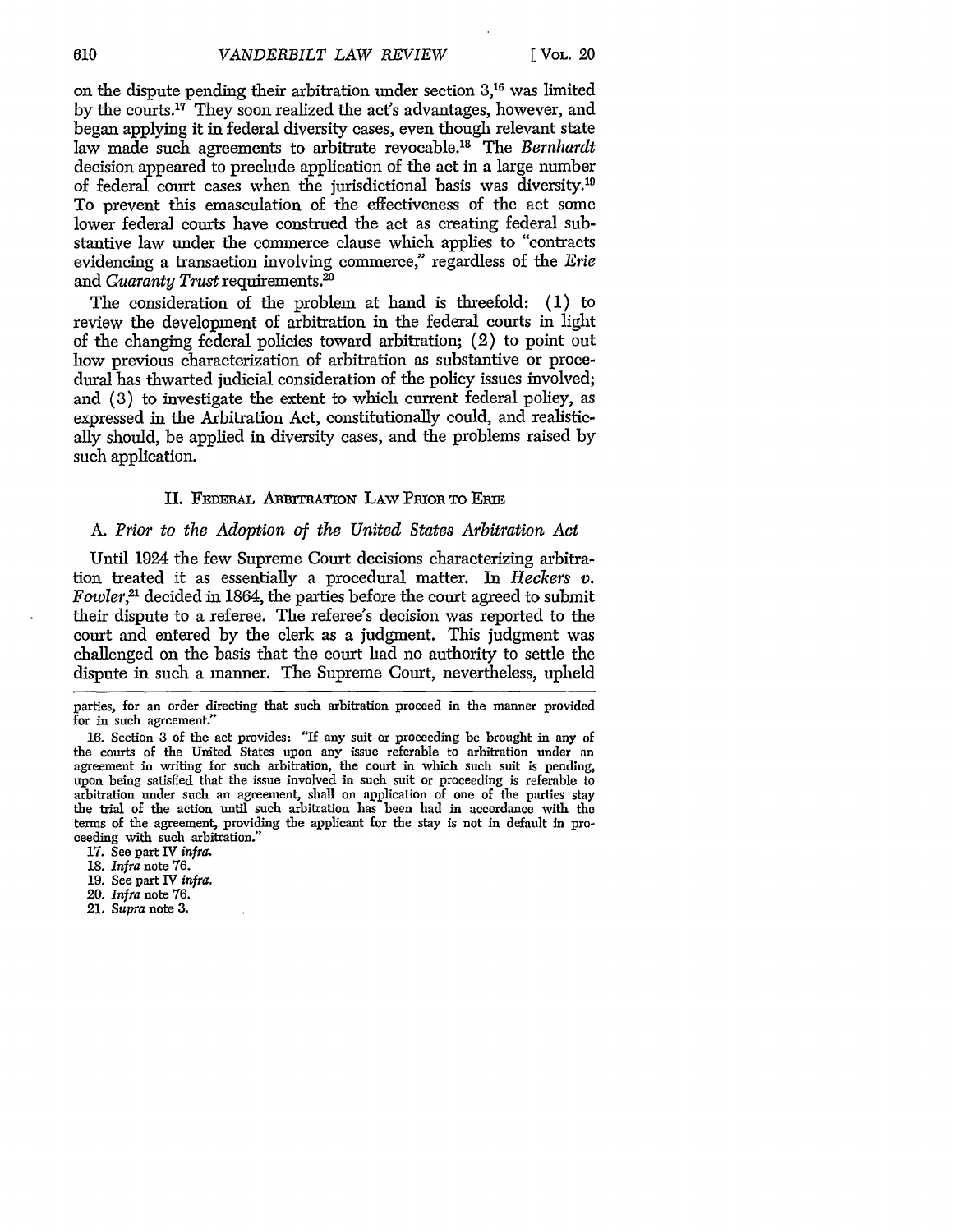the judgment, stating that "a trial by arbitrators appointed by the court, with the consent of both parties, was one of the modes of prosecuting a suit to judgment **.... "22**

Although at the time of the *Heckers* decision it was settled arbitration law that agreements to arbitrate future disputes were revocable, the lower federal courts were faced with a problem in applying this law to cases where jurisdiction was based upon diversity of citizenship. The Rules of Decision Act<sup>23</sup> required that "the laws of the several states **...** be regarded as rules of decision in civil actions in the courts of the United States in cases where they apply." Moreover, the Conformity Act,<sup>24</sup> in effect, further required that the procedure followed in a federal court diversity case be "as near as may be" to that followed by the state in which the federal court is located. Thus it seemed that even if the Rules of Decision Act did not require state law to govern arbitration issues in a federal court diversity suit based on a state cause of action, the Conformity Act did, since arbitration is essentially procedural. The lower federal courts were able to circumvent these problems through the use of two distinct theories.

*1. Characterization of Arbitration as Procedural.-Application* of the Rules of Decision Act could be avoided and federal arbitration law applied, by characterizing arbitration as procedural and utilizing the conflicts rule that procedural matters are governed by the law of the forum. But the problem of the requirements of the Conformity Act still existed. The courts were able to avoid the application of this act, however, since its requirements were inapplicable in equity suits<sup>25</sup> and specific enforcement of an arbitration agreement required an action in equity. Furthermore, the Supreme Court in *Pusey & Jones v. Hanssen26* held in 1923 "that a remedial right to proceed in a federal court sitting in equity cannot be enlarged by state statute **...**<sup>227</sup>

24. 17 Stat. 197 (1872). Section 5 of that act provided: "That the practice, pleadings, and forms and modes of proceeding in other than equity and admiralty causes in the circuit and district courts of the United States shall conform, as near as may be to the practice, pleadings, and forms and modes of proceeding existing at the time in like causes in the courts of record of the State within which such circuit or district courts are held, any rule of court to the contrary notwithstanding; *Provided,* however, That nothing herein contained shall alter the rules of evidence under the laws of the United States, and as practiced in the courts thereof."

**25.** The act specifically provided that the provisions were inapplicable in equity and admiralty suits. **17** Stat. **197 (1872).**

**26.** 261 U.S. 491 (1923).

**27.** *Id.* at 497. In California Prune & Apricot Growers Ass'n v. Catz Am. Co., *supra* note 4, the Ninth Circuit Court of Appeals reversed a district court order compelling arbitration under state law, holding that arbitration was a matter of procedure and that the law of the forum applied. Citing Pusey & Jones Co. v. Hanssen, *supra* note **26,**

<sup>22.</sup> *Supra* note 3, at 128.

<sup>23. 28</sup> U.S.C. § 1962 (1948).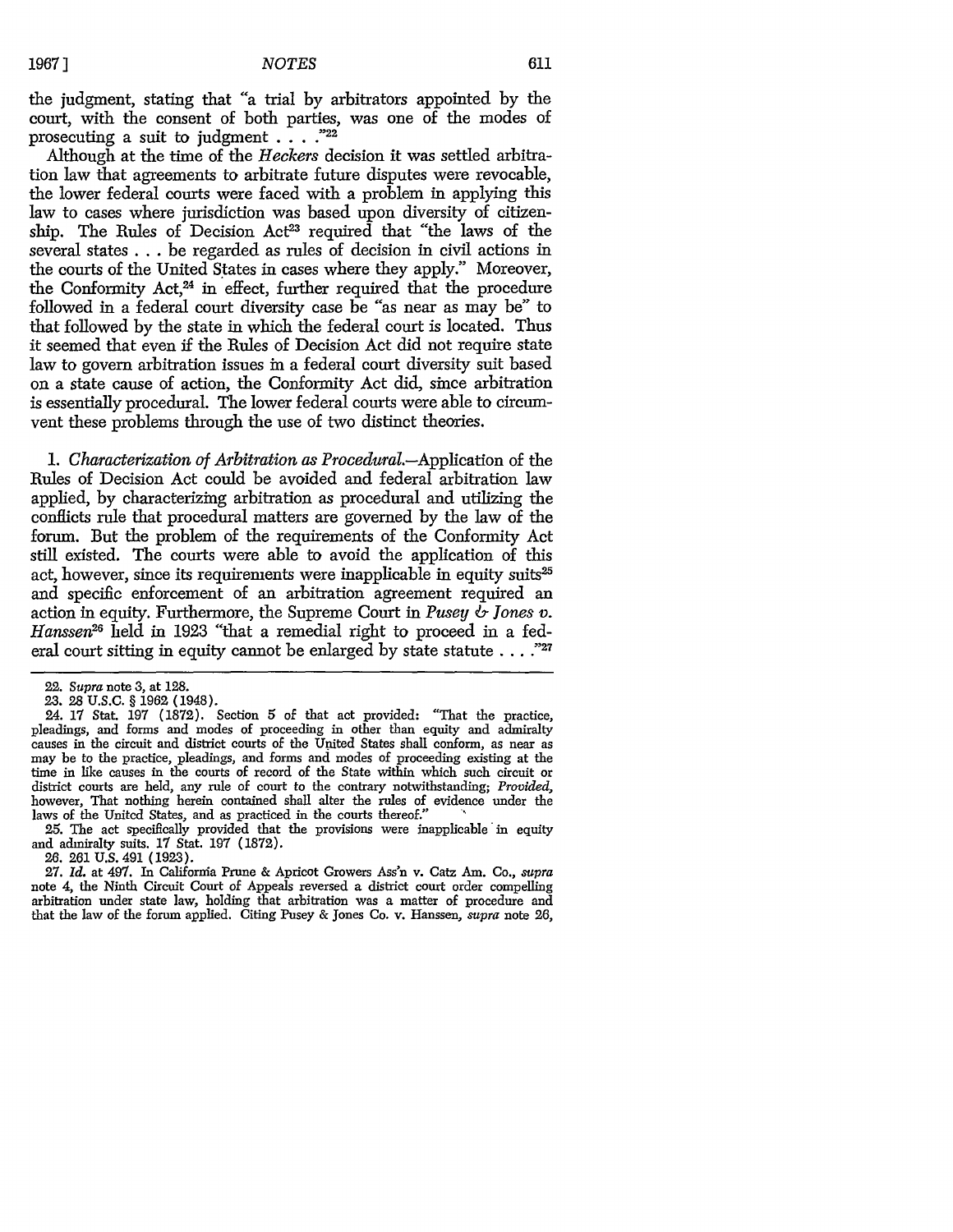*2. Characterization of the Arbitration Act as Federal General Law.-* The majority of federal courts based their use of federal arbitration law on another line of reasoning. In *Swift v. Tyson*<sup>28</sup> the Court interpreted the Rules of Decision Act to require federal court application of state law only when the question involved state statutory or decisional law regarding matters of purely local concern. The act did not apply to litigation on "contracts and other instruments of a commercial nature, the true interpretation and effect whereof are to be sought, not in the decisions of the local tribunals, but in the general principles and doctrines of commercial jurisprudence."<sup>29</sup> Several lower federal courts seized upon the language of *Swift v. Tyson* and applied federal arbitration law in diversity cases as a matter of "general law," thereby avoiding problems in application of the Rules of Decision and Conformity Acts.<sup>30</sup>

When in 1924 the Supreme Court reaffirmed its characterization of arbitration as essentially procedural in *Red Cross Line v. Atlantic Fruit Co.31* the inconsistency of the lower federal courts' logic became manifest. The Supreme Court's characterization at the same time made the lower court's characterization of arbitration as a matter of federal general law highly untenable. This, nevertheless was the confusing and incongruous situation that developed.

## B. *After the Adoption of the United States Arbitration Act*

The passage of the United States Arbitration Act<sup>32</sup> in 1925 created additional problems in determining what the federal law of arbitration was and the extent of its application. Section 3 of the act provided for a stay of judicial proceedings pending arbitration, where the contract

the court found the Conformity Act to be inapplicable since application of the California statute making arbitration agreements specifically enforcable would have broadened federal equity jurisdiction. See also Lappe v. Wilcox, 14 F.2d 861 (D.C.N.Y. 1926).

**28.** 41 **U.S. (16** Pet.) **1** (1842).

29. *Id.* at 18.

30. See, e.g., Haskell v. McClintic-Marshall Co., 289 Fed. 405 (9tlh Cir. 1923); Michell v. Dougherty, 90 Fed. 639 (3d Cir. 1898); Rae v. Luzerne, 58 F.2d 829 (D.C. Pa. 1932); Jefferson Fire Ins. Co. v. Bierce & Sage Inc., 183 Fed. 588 (E.D Mich. 1910).

31. 264 U.S. 109 (1924). This was an admiralty case where one of the parties to a charter agreement petitioned a New York state court for an order compelling arbitration pursuant to a clause in the contract. Although the New York statute provided for specific enforcement of executory agreements to arbitrate, the Court of Appeals of New York held it inapplicable since admiralty cases are governed by federal law under U.S. Consr. art. III, § 2. On certiorari, the United States Supreme Court reversed, holding that New York could constitutionally apply its arbitration law as a matter of procedure since arbitration deals only with the remedy and does not attempt to modify substantive admiralty law.

32. 9 U.S.C. **§§** 1-14 (1947), quoted in note 14 *supra.*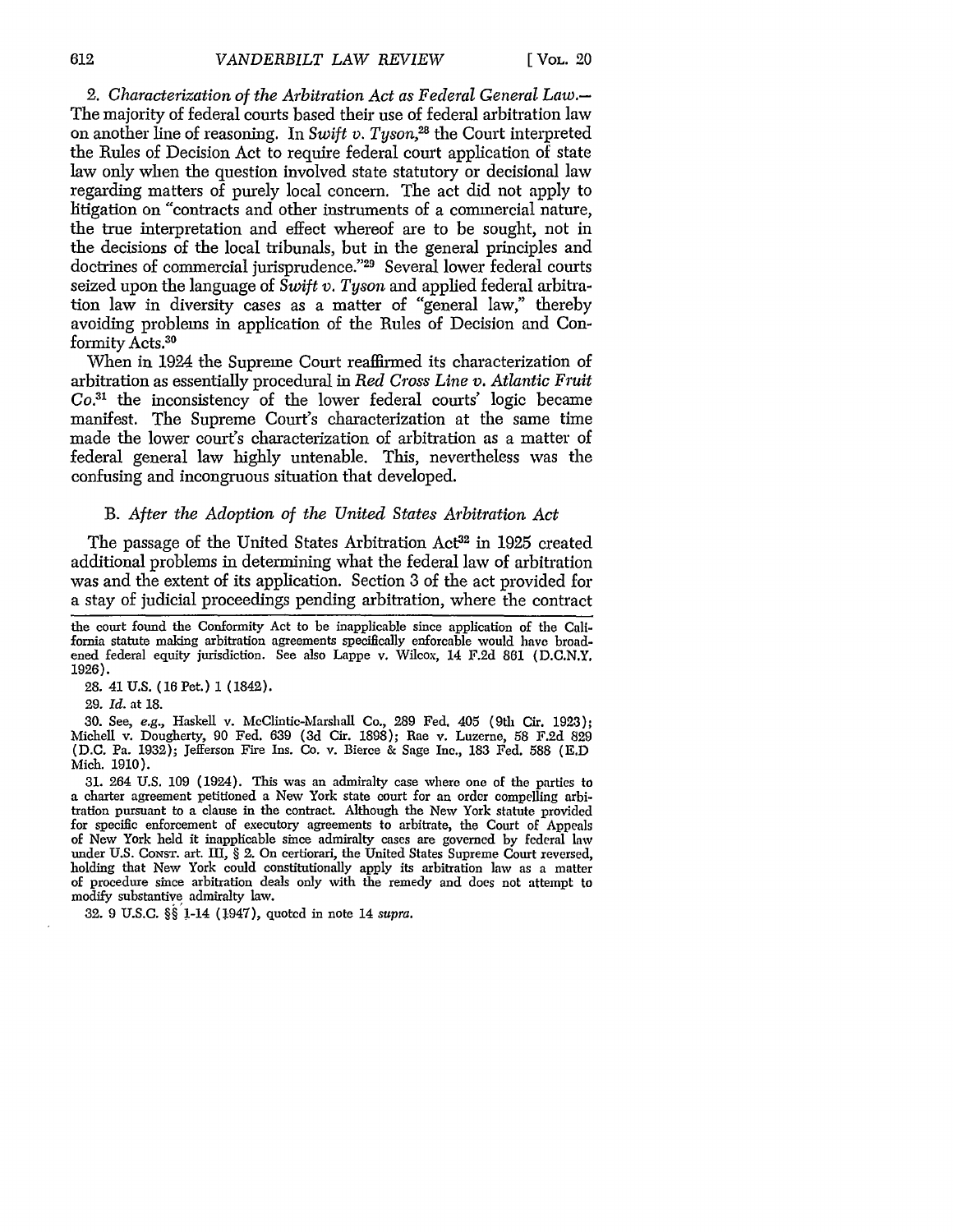in dispute contained an agreement to arbitrate future disputes. Section 4 provided for specific enforcement of such an agreement. These provisions reflected complete reversal of prior federal arbitration policy favoring revocability of agreements. However, it was section 2, defining the scope of application of the act, which created problems. This section extended the act to maritime contracts and "contracts evidencing a transaction involving commerce." Although there was no problem in defining the extent of the application of the act to admiralty cases, the situation was otherwise in non-admiralty commercial contract cases.33 Did the use of the language "contract evidencing a transaction involving commerce" indicate merely the basis of congressional authority for passage of the act, or did this language require that the disputed contract constitute interstate transaction before the provisions of the act applied? **If** the latter were the correct interpretation, how were the courts to determine when a contract evidenced a transaction involving commerce? Was it even necessary to have interstate contract before the stay provision of section 3 could be applied, since this was essentially nothing more than a procedural rule? The only available Supreme Court decision concerning the application of the act was the Court's 1932 decision in *Marine Transit Corp. v. Dreyfus.34* This, however, was an admiralty case in which the Court in upholding the constitutionality of the act, declared its provisions to be procedural since the act in no way deprived the parties of their rights under federal admiralty law. This decision was of little aid in defining the scope of the act in nonadmiralty cases, leaving this problem largely to the determination of the lower federal courts. The results, as will be seen, were far from uniform.

In general, it can be said that the scope of the act in non-admiralty cases was severely limited. A majority of the courts required diversity of citizenship, the proper jurisdictional amount, and a contract evidencing a transaction that involved commerce, before the provisions of the act could be applied.35 In addition, most of these courts placed a restrictive definition on the term "contract evidencing a transaction involving commerce."<sup>36</sup> Some courts surmounted what they evidently

**<sup>33.</sup>** Section 2 of the Arbitration Act makes the act specifically applicable to "any maritime transaction." In order to apply the act to a commercial contract, however, the contract must be found to evidence a transaction involving commerce. 34. 284 U.S. 263 (1932).

<sup>35.</sup> See, *e.g.,* Krauss Bros. Lumber Co. v. Louis Bossert & Sons, Inc., **62** F.2d 1004 (2d Cir. 1933); *In* re Woerner, 31 F.2d 283 (2d Cir. 1929); Zip Mfg. Co. v. Pep Mfg. Co., 44 F.2d 184 (D. Del. 1930). See also Note, *Availability of Provkional Bemedies in Arbitration Proceedings,* 17 N.Y.U.L.Q. 638 (1940); Note, *Arbitration Case Law of the Last Decade,* 26 VA. L. REv. 327, 340 (1940).

<sup>3</sup> **36.** See, *e.g., In re* Cold Metal Process Co., 9 F. Supp. **992** (W.D. Pa. 1935); The Volsinio, **32** F.2d 357 (E.D.N.Y. 1929).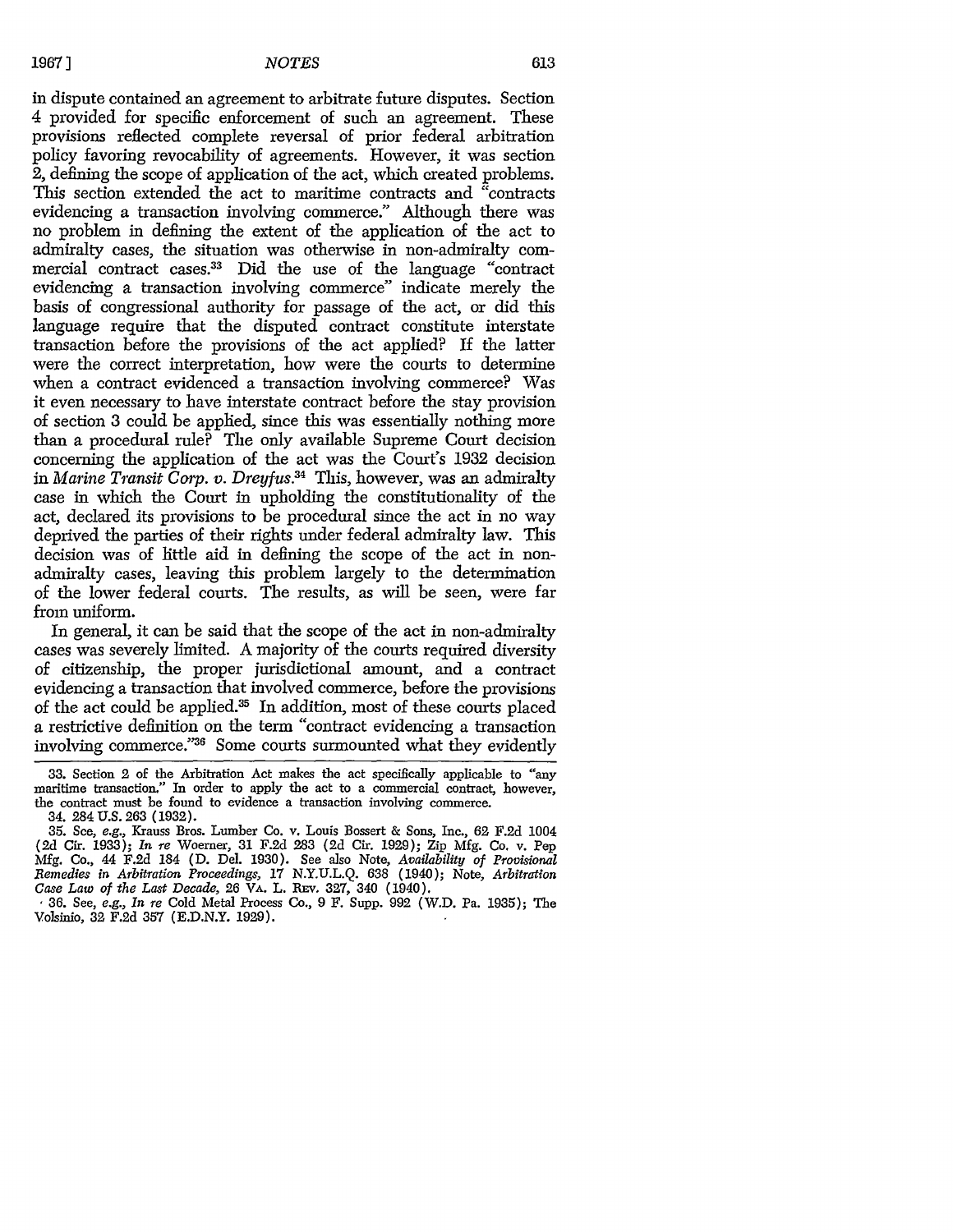felt to be constitutional problems in applying federal law to state contracts by characterizing some provisions of the act as procedural and applying them regardless of whether an interstate contract was involved.37 Under this reasoning, in the absence of an interstate contract, a court would refuse to compel specific enforcement of an agreement to arbitrate under section 4, since to do so would be an unconstitutional application of federal law to a matter governed by the substantive contract law of the state. But, under the same theory, the court would grant a stay of judicial proceedings pending arbitration under section 3, since this was merely an application of procedure which in no way interfered with state substantive law.

It is apparent that the problem of characterization of arbitration existed in the *pre-Erie* analysis of arbitration statutes just as it did in the analysis of common law arbitration. The Supreme Court had characterized arbitration as procedural in both the *Atlantic Fruit* and *Dreyfus* cases in upholding application of the New York and United States arbitration statutes. But the approach taken by the lower federal courts seems to have relied on the premise that not all aspects of arbitration law are procedural, and that in some situations the application of federal arbitration law amounts to an unconstitutional preemption of a state's right to apply its substantive law to legal relations created by the authority of that state.

# III. FEDERAL ABIrrRATION LAW FROM *EmE* TO BERNHAIDT

The 1938 decision of the Supreme Court in *Erie* R.R. *v. Tompkins* did not solve the lower federal court's problems in applying federal arbitration law, but, instead, merely altered the approach to these problems. *Erie's* redefinition of the word "laws," as used in the Rules of Decision Act, precluded application of federal "general law" in diversity cases.<sup>38</sup> The federal courts, no longer able to apply federal arbitration law as "general law" in diversity cases, could justify its application only by characterizing arbitration as a matter of procedure, thus governed by the law of the forum. However, there had also been changes in the standard for determining what federal courts could do in the name of procedure. The Federal Rules of Civil Procedure, enacted in 1938 pursuant to a 1934 enabling act,<sup>39</sup> were,

**<sup>37.</sup>** See, e.g., Shanferoke Coal & Supply Corp. v. Westchester Serv. Corp., 70 **F.2d 297** (2d Cir. 1934). For a good discussion of these two views pertaining to the scope of § 3 of the act see Wilson & Co. v. Fremont Cake & Meal Co., 77 F. Supp. 364 (D.C. Neb. 1948).

**<sup>38.</sup>** In Erie the Supreme Court held that application of federal substantive law to a state cause of action in federal court on diversity jurisdiction violated both the equal protection clause and the tenth amendment of the United States Constitution.

**<sup>39.</sup>** 28 U.S.C. § 2072 (1964). "Be it enacted .. . that the Supreme Court of the United States shall have the power to prescribe, **by** general rules, for the district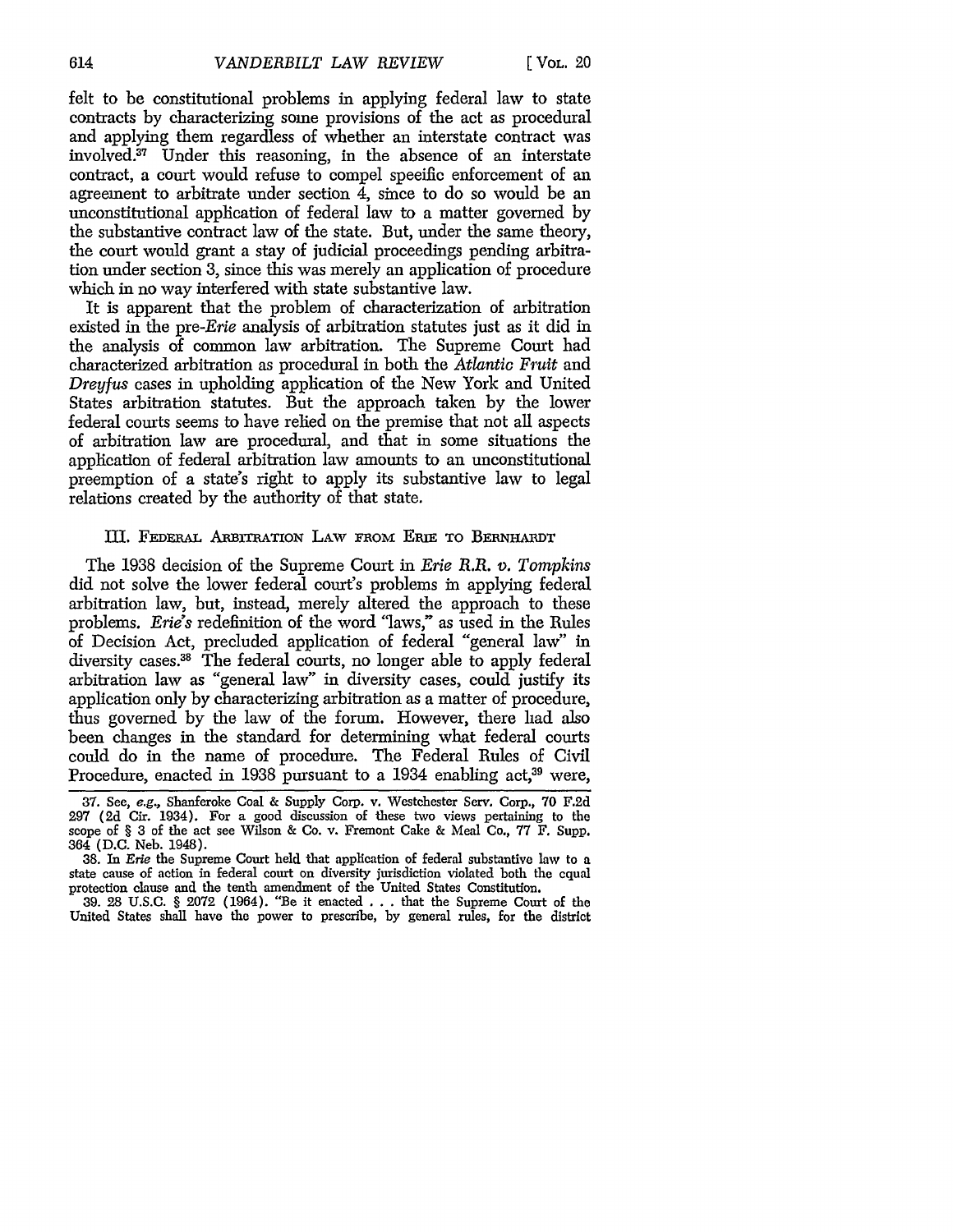in effect, held by the Supreme Court in *Sibbach v. Wilson & Co.*<sup>40</sup> to to repeal the Conformity Act. It thus appeared that the Rules of Decision Act, even as interpreted by *Erie,* did not preclude federal courts from applying their own procedure in diversity cases. This however, was somewhat limited by the Supreme Court's decision in *Guaranty Trust Co. v. York41* in 1945, which indicated that a federal court was precluded from applying its procedural rules in a diversity case when to do so would lead to an outcome different from that which would have resulted had the case been decided in a state court.<sup>42</sup> This led to a somewhat different application of federal arbitration law than had been the case before *Erie.* A summary of the *post-Erie* federal court arbitration decisions before the Supreme Court's decision in *Bernhardt,43* illustrates how, for the most part, courts continued to ignore the real issues when characterizing and applying arbitration law in federal court diversity cases.<sup>44</sup>

Although the basis of federal court jurisdiction in the cases arising during this period is not always discernible, for purposes of this discussion the cases will be divided into three main categories: those apparently based on diversity jurisdiction, those apparently based on federal question jurisdiction, and those based on admiralty jurisdiction.

# *A. Diversity Cases*

During the period between the Supreme Court's decisions in *Erie* and *Bernhardt,* the United States Arbitration Act came into wider use in the lower federal courts. Most courts now applied the stay provisions of section 3 even when the contract did not evidence a transaction involving commerce,45 reasoning that the section 3 stay provision, being essentially procedural, was not limited by the section  $\tilde{2}$  requirement of a contract evidencing a transaction involving commerce.<sup>46</sup> In contrast to this interpretation of section 3, most courts continued to require a contract evidencing a transaction involving commerce before granting specific enforcement of an agreement to arbitrate future disputes under section  $4.47$  The result was that there were few

courts of the United States and for the courts of the District of Columbia, the forms of process, writs, pleadings, and motions, and the practice and procedure in civil actions at law.'

40. **312** U.S. 1 (1941).

41. **326** U.S. 99 (1945).

42. *Id.* at 109.

43. 350 U.S. 198 (1956).

44. See text accompanying notes 45-52 *infra.*

45. See, *e.g.,* Donahue v. Susquehanna Collieries Co., 138 F.2d 3 **(3d** Cir. 1943); Wilson & Co. v. Fremont Cake & Meal Co., *supra* note 37.

46. Cases cited *supra* note 37.

47. See, *e.g.,* Fremont Cake & Meal Co. v. Wilson & Co., 86 F. Supp. 968 (D. Neb. 1949), *aff'd,* 183 F.2d 57 (8th Cir. 1950); *In re* Wisconsin Central Ry. Co., .74 F.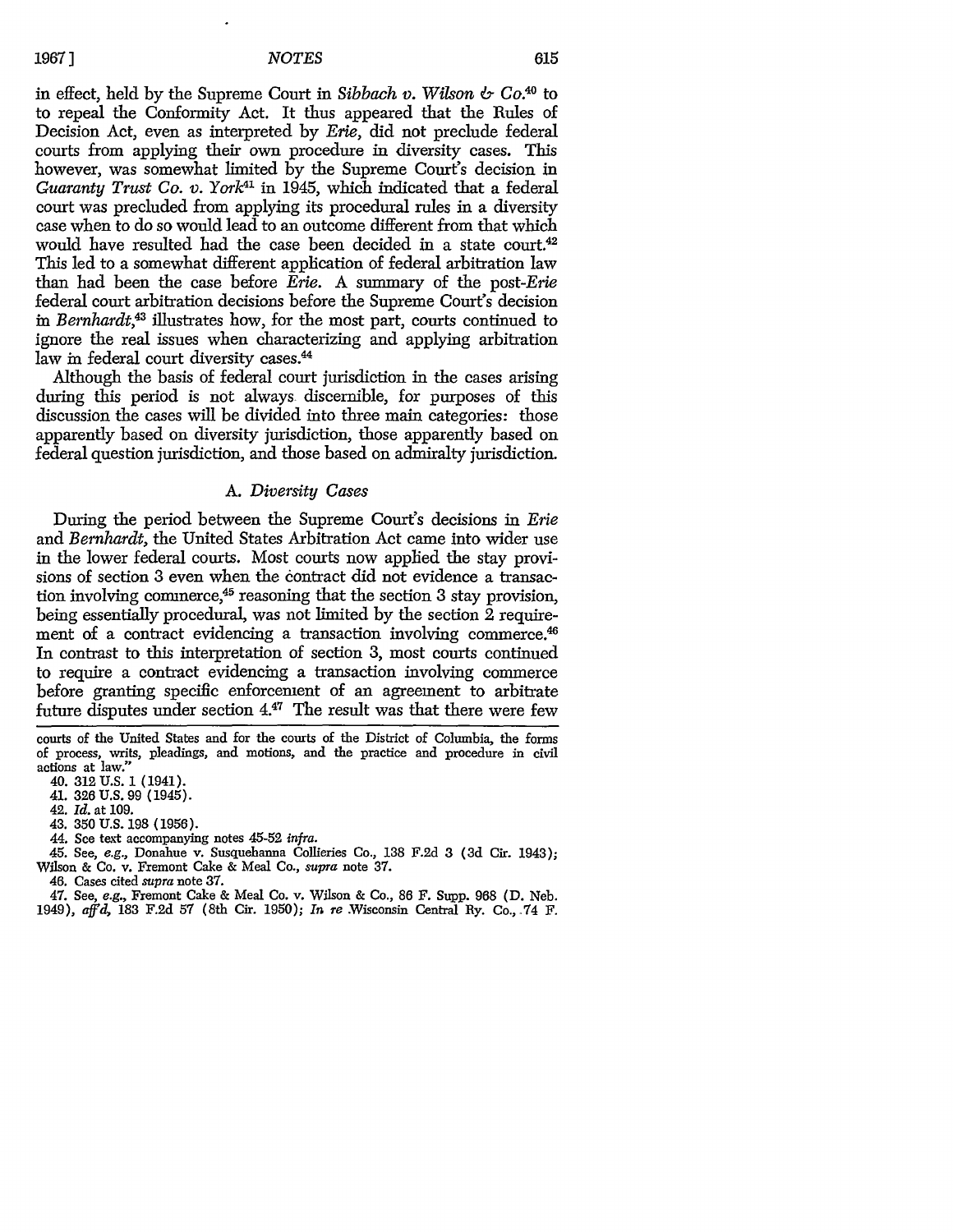cases where arbitration agreements were specifically enforced under section 4. Even if the disputed contract evidenced interstate commerce, there was no guarantee of specific enforcement under section **4.48** In *Kentucky River Mills v. Jackson,49* where the disputed contract was found to evidence a transaction involving commerce, the court found that the enforceability of the agreement to arbitrate was governed by the United States Arbitration Act rather than by Kentucky law. The court reasoned that Congress, in enacting the act had legislated within its constitutional domain and had declared as a matter of substantive law that such agreements were enforceable. Although previous cases had held that section 3, as opposed to section 4, was procedural, *Kentucky River Mills* was apparently the first case to distinguish the application of sections 3 and 4 on the ground that specific enforcement of an agreement to arbitrate is a matter of substantive law. Two subsequent cases, although not suits for specific enforcement under section 4, nevertheless buttressed the reasoning that, absent a contract evidencing a transaction involving commerce, Congress had no constitutional authority to regulate the enforceability of arbitration agreements. In *Tejas Development Co. v. McGough* Bros.<sup>50</sup> suit was brought in the federal district court to enforce an award rendered pursuant to an arbitration agreement contained in a contract for grading of streets and building of houses. Part of the prayer was for reformation of the contract on the basis of mistake. The Fifth Circuit Court of Appeals reversed the district judge's determination that the United States Arbitration Act was controlling on the grounds that the validity of the awards and the binding effect of the agreement to arbitrate were both matters of state substantive law, and that the awards, if invalid under state substantive law, could not be enforced in federal court under authority of the United States Arbitration Act. In *United Fuel Gas Co. v. Columbian Fuel Corp.,51* the

Supp. 85 (D. Minn. 1947). See also Reconstruction Fin. Corp. v. Harrisons & Crosfield, 204 F.2d 366 (2d Cir. 1953) (granting motion to compel arbitration under § 4 without discussing whether the contract evidenced a transaction involving commerce). **Cf.** McElwee-Courbis Const. Co. v. Rife, 133 F. Supp. **790** (M.D. Pa. 1955) (granting motion to compel arbitration under § 4 as a matter of procedure without regard to requirement that contract involve commerce). See also Sturges & Murphy, *Some Confusing Matters Relating to Arbitration Under the United States* Arbitration Act, 17 LAW & CONTEMP. PROB. 580 (1952); Comment, *Jurisdiction of the Federal Courts Under The U.S. Arbitration Act,* 27 TEXAS L. REV. 218 (1948).

48. Before specific enforcement of an agreement to arbitrate will be compelled under § 4 the party seeking arbitration must have complied with all the "initiatory steps." Fremont Cake & Meal Co. v. Wilson & Co., *supra* note 47.

49. **65.** F. Supp. 601 (E.D. **Ky.** 1946). This dispute again came before the Sixth Circuit Court of Appeals seven years later but the same issues were not treated by the court. See Kentucky River Mills v. Jackson, 206 F.2d 111 (6th Cir. 1953).

50. 165 F.2d **276** (5th Cir. 1947)

51. 165 F.2d 746 (4th Cir. 1948).-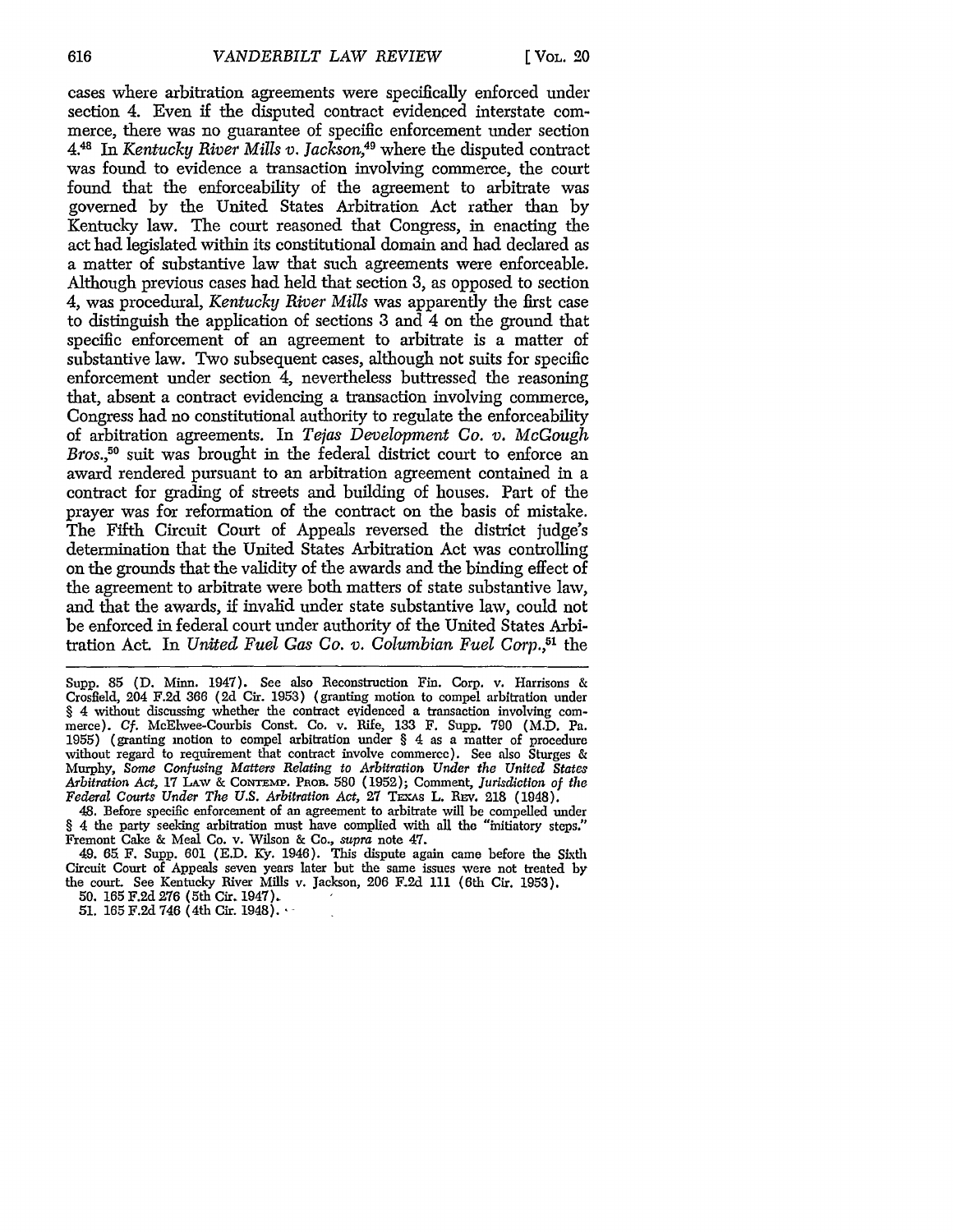Fourth Circuit Court of Appeals was confronted with enforcement of an award rendered pursuant to an agreement to arbitrate disputes concerning fuel gas prices under a contract of sale. The court enforced the award, citing West Virginia decisions without discussion of the United States Arbitration Act. Although the arguments used in these two cases were far from universally accepted, they did indicate that courts were beginning to deal with the real issues involved in the application of federal arbitration law. Rather than merely declaring that it was necessary to have a contract evidencing a transaction involving commerce before section 4 of the act applied, these cases affirmatively recognized that some aspects of arbitration law were substantive and could not constitutionally be applied in diversity cases under the *Erie* doctrine absent some other element in the dispute giving Congress a right to regulate. In all fairness, it must be pointed out that the scarcity of such reasoning can be partially attributed to the lack of diversity cases where specific enforcement was sought.<sup>52</sup>

# *B. Federal Question Jurisdiction*

1. *Generally.-When* jurisdiction is based on a federal cause of action, the constitutional problems of *Erie* are not present. Thus there is no need to characterize particular aspects of arbitration as substantive or procedural for purposes of determining the applicable law in a federal court. Two cases decided during this period seem to support this analysis. In *Reconstruction Finance Corp. v. Harrisons & Crosfield<sup>53</sup>*the Second Circuit Court of Appeals granted specific enforcement of an agreement to arbitrate under section 4 without discussing whether the dispute involved a contract evidencing a transaction involving commerce. In *Wilko v. Swan*<sup>54</sup> the Second Circuit, in an action under the Securities Act, granted a stay pending arbitration under section 3, referring to arbitration as a form of trial, but ignoring any procedural-substantive distinction between section 3 and section 4.

*2. Labor Cases.-The* labor law cases in federal courts during this period present a unique set of problems. Actions in which arbitration questions arose were of two types. The first involved suit by an employee for wages under the Fair Labor Standards Act.<sup>55</sup> Section 16(b) of that act provides for the employer's liability, for failure to pay the minimum wage and authorizes an action to recover on such

<sup>52.</sup> Kochery, *The Enforcement of Arbitration Agreements in the Federal Courts: Erie v. Tompkins,* 39 CORNELL L.Q. 74 (1953).

<sup>53.</sup> *Supra* note 47.

<sup>54. 201</sup> F.2d 439 **(2d** Cir. 1953).

<sup>55.</sup> **52** Stat. 1060 (1938), as amended, **29** U.S.C. §§ 201-19 (1964).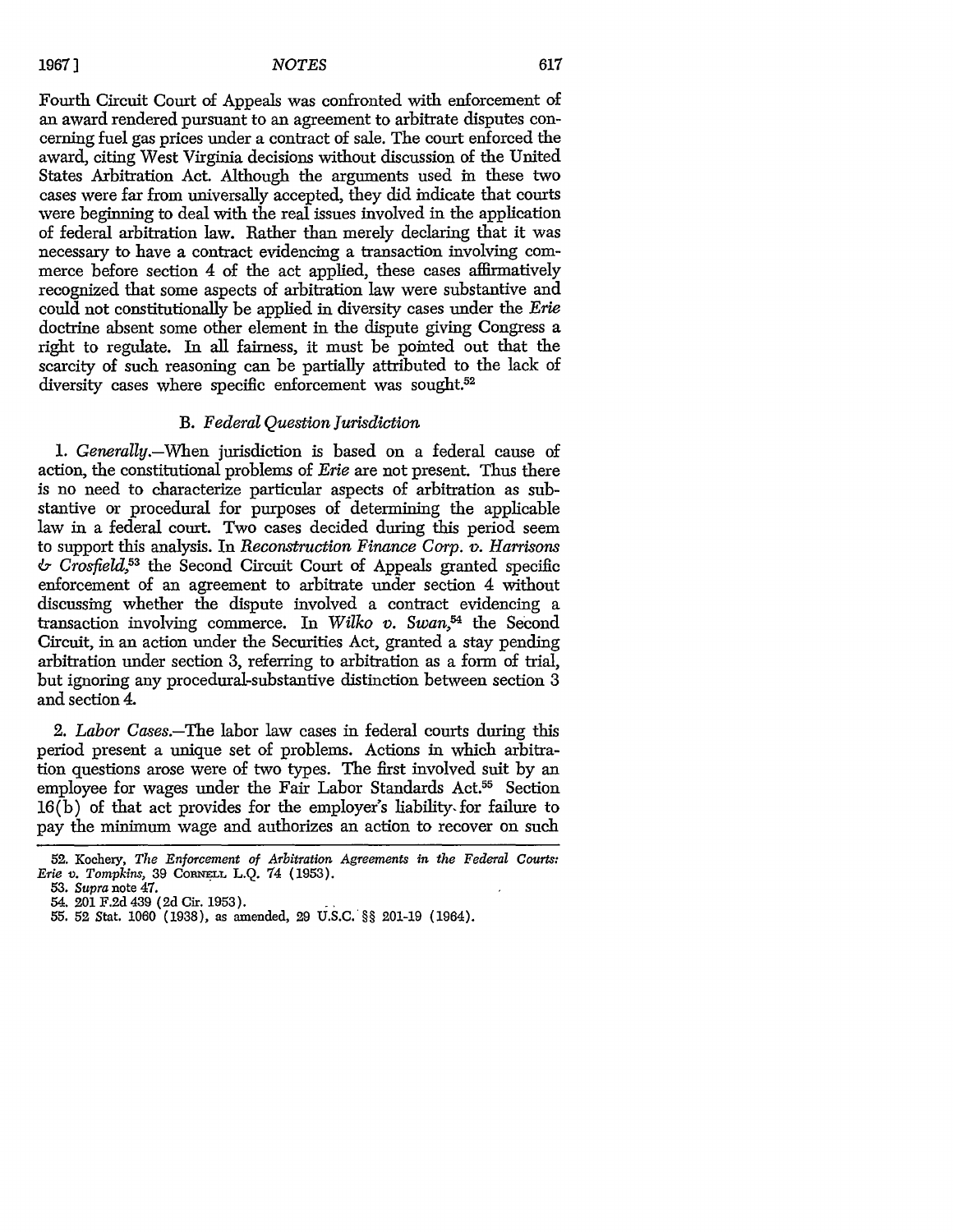liability in any court of competent jurisdiction.<sup>56</sup> The second type involved actions by either the employee or the employer to enforce the provisions of a collective bargaining agreement under section 301 of the Labor Management Relations Act.<sup>57</sup> Another factor rendering labor law cases unique was the exception of employment contracts of workers engaged in interstate or foreign commerce from application of the United States Arbitration Act as provided for in section 1 of that act.58

The problems involved in analysis of the application of federal arbitration law to agreements to arbitrate in such cases were twofold: First, did section 1 of the United States Arbitration Act prevent the act's application to the particular case? Second, if section 1 did not prevent the act's application, what was the extent of this application? As to the first question, available cases during this period indicate a split of authority.59 It is the second question however, which is of primary concern. Of the cases during this period in which federal arbitration law was applied, one was brought under the Fair Labor Standards Act<sup>60</sup> and two were brought under the Labor Management Relations Act.<sup>61</sup> In all three of these cases, the section 3 stay provision was characterized as procedural and thus applicable, even in the absence of a contract evidencing a transaction involving commerce. Language in one of these cases further indicated that the section 4 provision for specific enforcement was substantive law, thus

56. "(b) Any employer who violates the provisions of section 6 or section 7 of this Act shall be liable to the employee or employees affected in the amount of their unpaid minimum wages, or their unpaid overtime compensation, as the case may be, and in an additional amount as liquidated damages. Action to recover such liability may be maintained in any court of competent jurisdiction. . . .<sup>2</sup>

57. 61 Stat. 136 (1947), 29 U.S.C. § 141-88 (1964). "See. 301 (a) Suits for ployees in an industry affecting commerce . . . may be brought in any district court of the United States having jurisdiction of the parties, or without regard to the citizen-

ship of the parties."<br>58. 9 U.S.C. § 1 (1947). "  $\S 1$ ... nothing herein contained shall apply to con-**58.** 9 **U.S.C.** § 1 (1947). " § 1 **. . .** nothing herein contained shall apply to con- tracts of employment of seamen, railroad employees, or any other class of workers engaged in foreign or interstate commerce.'

59. See, e.g., United Furniture Workers v. Colonial Hardwood Flooring Inc., 168 F.2d 33 (4th Cir. 1948); Boston & Maine Transp. Co. v. Amalgamated Ass'n of St. & Elec. **By.** Employees, 106 F. Supp. 334 (D. Mass. 1952) (finding the Arbitration Act inapplicable to labor disputes). Cf. Tenney Eng'r Inc. v. United Elec. Workers, 207 F.2d 450 (3d Cir. 1953) (finding the act applicable to the labor dispute involved despite § 1). See also Lewittes & Sons v. United Furniture Workers, 95 F. Supp. despite § 1). See also Lewittes & Sons v. United Furniture Workers, 95 F. Supp.<br>851 (S.D.N.Y. 1951) (applying the act to a labor dispute without discussion of the applicability of § 1); Burstein, *The United States Arbitration Act-A Reevaluation, 3* VILL. L. REV. 125 (1958).

60. Donahue v. Susquehanna Collieries Co., *supra* note 45.

61. Tenney Eng'r Inc. v. United Elec. Workers, *supra* note **59;** Lewittes & Sons v. United Furniture Workers, supra note 59.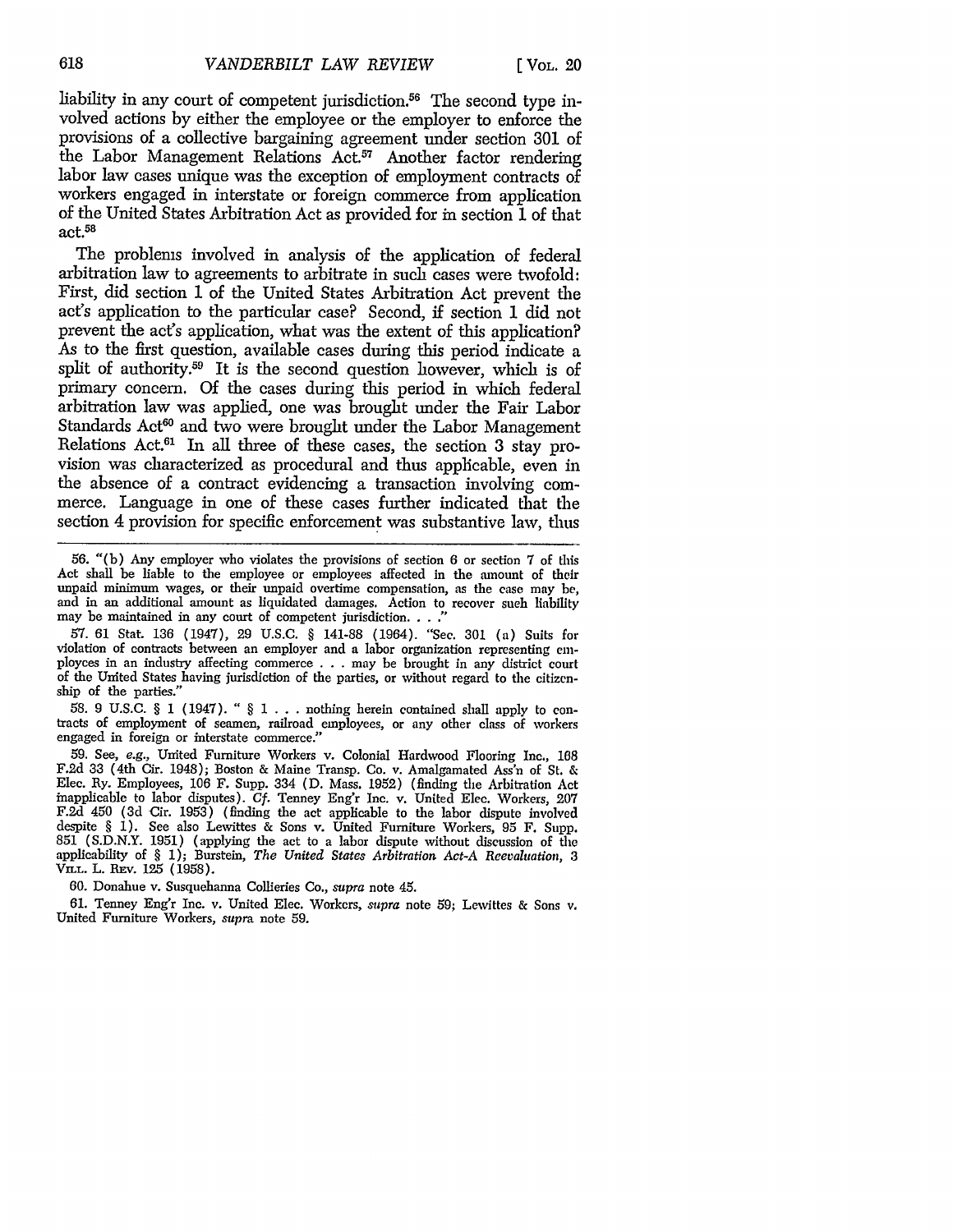requiring a contract evidencing a transaction involving commerce before federal law could be applied.<sup>62</sup>

From the few labor cases decided during this period, it appears that even when the case involved federal question jurisdiction, the application of substantive federal arbitration law was limited to contracts which Congress would otherwise have had a right to regulate. Implicit in these decisions was the proposition that federal question jurisdiction extended only to the labor law aspects of the disputed contracts. It would appear that once there is federal regulation of the provisions of a labor contract, federal law could and should be held to govern all aspects of that contract, including its enforcement. This question appears to have been subsequently resolved by the Supreme Court's 1957 decision in *Textile Workers Union v. Lincoln Mills6* decided after *Bernhardt.* Interpreting section 301 of the Labor Management Relations Act, the Court held that section to be more than jurisdictional. Rather, it "authorizes federal courts to fashion a body of federal law for the enforcement of those collective bargaining agreements and includes within that federal law specific performance of promises to arbitrate grievances under collective bargaining agreements."64 The Court further stated that "it is not uncommon for federal courts to fashion federal law where federal rights are concerned."<sup>65</sup> In forming this "301 law," the federal courts are to be guided by the general policies of the national labor laws. *Lincoln Mills* makes it clear that in a section 301 suit involving arbitration, federal law governs. The position of the United States Arbitration Act on this matter is, however, unclear. Is this one of the statutes to which federal courts must look as expressing the general policy of the federal labor laws?66 A majority of courts, on the authority of *Lincoln Mills,* have decided arbitration issues in labor disputes without ref-

62. "Then the second section proceeds to lay down a rule of substantive law re- garding the validity of an agreement for arbitration in case of any maritime transaction or a contract evidencing a transaction involving commerce. Congress was here thority. It was not seeking to confer validity to arbitration agreements generally a matter outside the scope of federal powers. Instead it picked out two important classes of transactions within the federal legislative domain and declared the effect of arbitration clauses in agreements concerned therewith." Donahue v. Susquehanna Collieries Co., supra note 45, at 5.

63. **353** U.S. 448 (1957).

64. *Id.* at 451.

65. *Id.* at 457.

66. See Local 19, Warehouse Workers v. Buckeye Cotton Oil Co., 236 F.2d 776 (6th Cir. 1956); Local 205, United Elec. Workers v. General Elec. Co., 233 F.2d 85 (1st Cir. 1956). (Both of these 301 cases applied the Arbitration Act as substantive federal labor law). See also Note, *Federal Enforcement of Grievance Arbitration Provisions Under the Doctrine of Lincoln Mills,* 42 MINN. L. REv. 1139 (1958).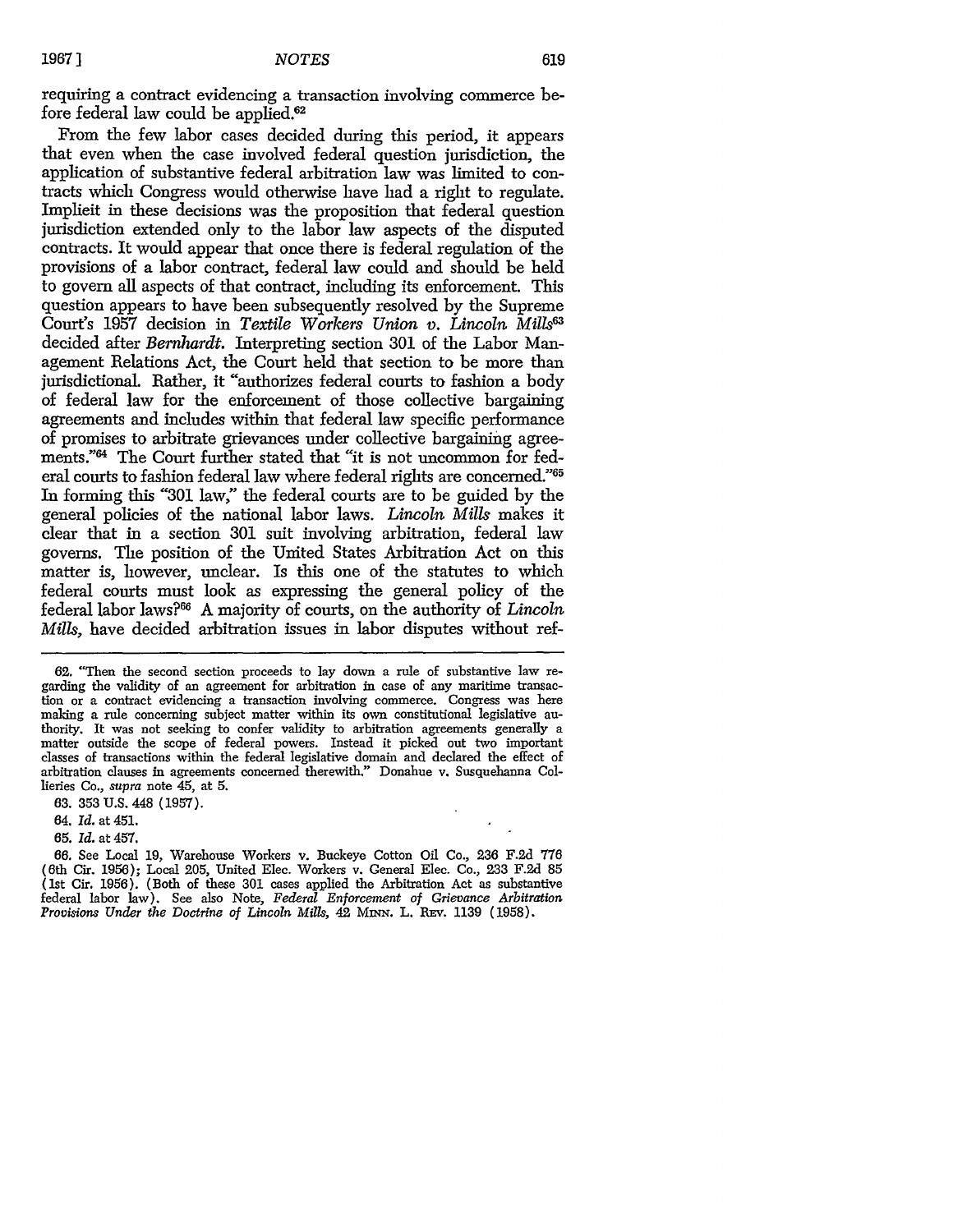**[** VOL. 20

erence to the Arbitration Act. $67$  Even so, it appears that there would be no constitutional problem in applying the Arbitration Act to a federal question suit under section 301.68

# C. *Admiralty Jurisdiction*

In cases involving an admiralty claim the Constitution apparently requires federal courts to apply federal law.69 Thus the *Erie* problems of substance and procedure are absent. Furthermore, section 2 of the United States Arbitration Act provides for application of that act to a maritime transaction, notwithstanding commerce considerations."° The admiralty cases decided during this period indicate no problem in granting the specific enforcement of agreements to arbitrate under section **4.71**

An interesting problem exists however in admiralty cases litigated in state courts. Under the Constitution and the Judiciary Act, state courts have concurrent in personam jurisdiction over maritime causes of action, but must apply federal substantive admiralty law. State law, however, governs matters of procedure. If section 4 of the United States Arbitration Act is characterized as substantive, must a state court, hearing an admiralty case, grant specific enforcement of an agreement to arbitrate, when state arbitration law provides for revocability of such an agreement? In *Red Cross Line v. Atlantic Fruit Co., <sup>72</sup>* decided before enactment of the Arbitration Act, the Supreme Court characterized arbitration as procedural in upholding the application of New York arbitration law to an admiralty case litigated in a New York court. At the time of the decision, the New York law provided for irrevocability of agreements to arbitrate, while federal law provided that such agreements were revocable. Whether this case would be authority today for a state court's refusal to specifically enforce an arbitration agreement in an admiralty case is open to considerable question.

72. 264 U.S. 109 (1924).

<sup>67.</sup> See, *e.g.,* John Wiley & Sons, Inc. v. Livingston, 376 U.S. 543 (1964).

<sup>68.</sup> In Scalzitti Co. v. Operating Eng'rs, 351 F.2d 576 (7th Cir. 1965), the court upheld the union's contention that the Arbitration Act applied to § 301 suits against the company's objection that such disputes are precluded from the act under § 1. The court relied on the fact that the Supreme Court bad compelled arbitration in *Lincoln Mills* without mentioning § 1 of the act even though the court of appeals in *Lincoln Mills* had denied the application of the act under § 1.

<sup>69. &</sup>quot;The judicial power shall extend to all cases . . . of admiralty and maritime jurisdiction." U.S. CONST. art. III, § 2. It has also been said that the *Erie* doctrine is irrelevant when the court is exercising admiralty jurisdiction, even when a state created right is being enforced. Levinson v. Deupree, 345 U.S. 648 (1953).

<sup>70.</sup> See statute quoted in note 14 supra.

<sup>71.</sup> See, *e.g.,* Albatross S.S. Co. v. Manning Bros., 95 F. Supp. 459 (S.D.N.Y. 1951); Stathatos v. Arnold Bernstein S.S. Corp., 87 Supp. 1007 (S.D.N.Y. 1950).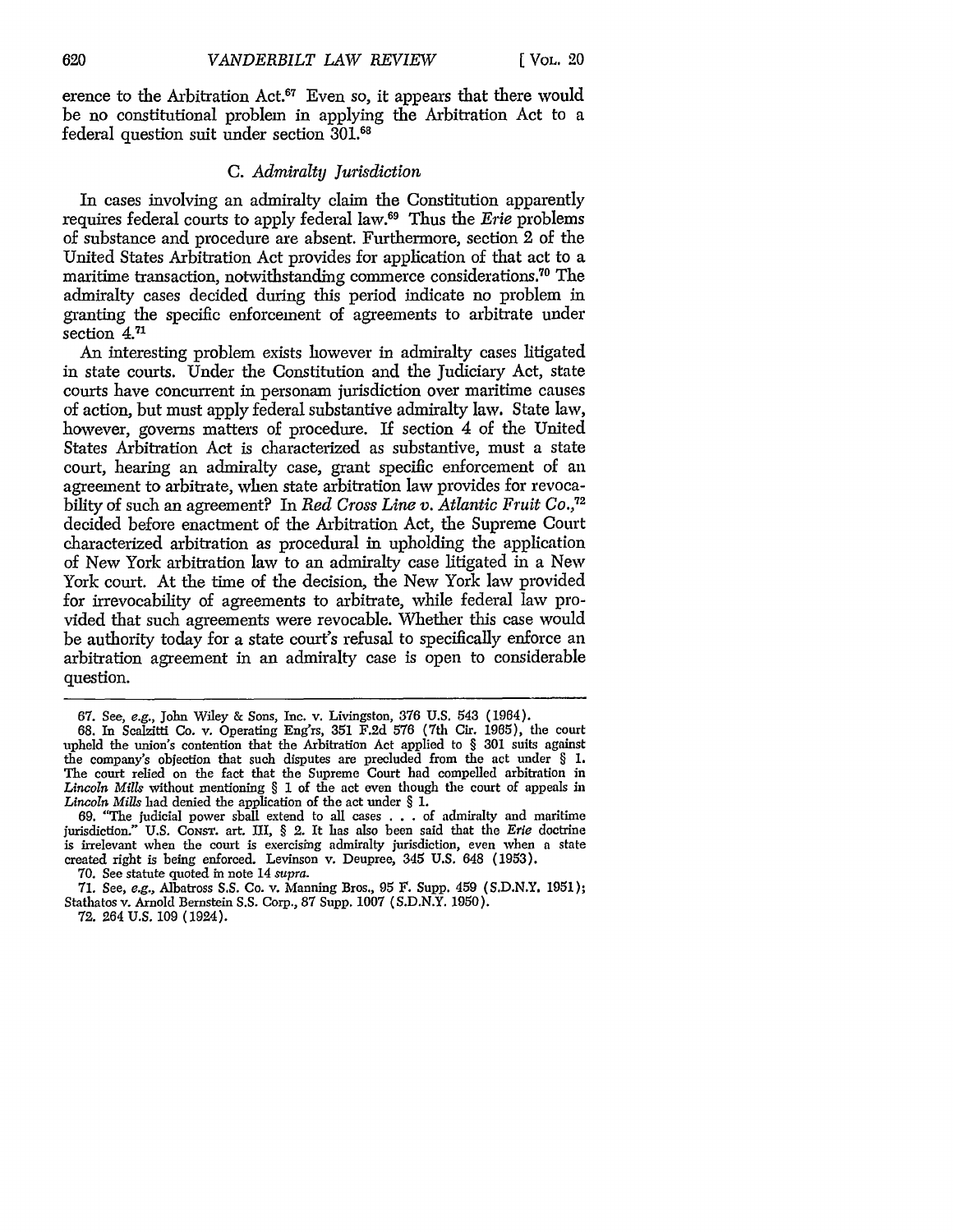### IV. BERNHARDT: SUBSEQUENT DEVELOPMENTS **AND** PROBLEMS

## *A. Bernhardt and Subsequent Developments*

In 1956 the Supreme Court in *Bernhardt v. Polygraphic Co. of America73* rendered its first decision concerning the scope of the application of the United States Arbitration Act in federal court diversity cases. In a damages suit for wrongful discharge under an employment contract which was removed to a Vermont federal district court, the defendant moved for a stay pending arbitration under section 3 of the act. The Second Circuit Court of Appeals reversed the district court's holding that since the disputed contract did not evidence a transaction involving commerce, the *Erie* doctrine required application of Vermont law. The court of appeals held that section 3 of the act applied as a matter of procedure even though the contract did not involve commerce. The Supreme Court reversed the court of appeals, stating the arbitration should be characterized as substantive for *Erie* purposes, since the application of federal arbitration law would lead to an outcome different from that which would be reached in a a state court on the same cause of action. The Court further stated that sections 1, 2, and 3 of the act are integral parts of the whole and that the stay provision of section 3 reaches only those contracts covered by sections 1 and 2. The majority felt that if they were to hold otherwise, a constitutional question under *Erie* might be presented. Mr. Justice Frankfurter, writing the concurring opinion, indicated that the act had no application in diversity cases, but expressed "no opinion on the constitutional question that would be presented were Congress to make the Arbitration Act applicable to such cases."74

The response of the lower federal courts to the Supreme Court's decision in *Bernhardt* has been anything but one of unanimous assent. Of the circuits that have interpreted the effect of the *Bernhardt* decision on the application of the Arbitration Act in diversity cases, only the First Circuit has apparently held that arbitration issues must be governed by state law.<sup>75</sup> Most circuits have continued to apply the act in diversity cases where the disputed contract has evidenced a transaction involving commerce, on the theory that as to these contracts, Congress intended to enact federal substantive law.76 This

<sup>73. 350</sup> U.S. 198 (1956).

<sup>74.</sup> *Id.* at 208.

<sup>75.</sup> Lummus Co. v. Commonwealth Oil Ref. Co., 280 F.2d 915 (1st Cir. 1960).

<sup>76.</sup> Metro Industrial Painting Co. v. Terminal Const. Co., 287 F.2d 382 **(2d** Cir. 1961); Robert Lawrence Co. v. Devonshire Fabrics Inc., 271 F.2d 402 (2d Cir. 1959); American Airlines Inc. v. Louisville & Jefferson County Air Bd., 269 F.2d 811 (6th Cir. 1959). See also Note, *Scope of the United States Arbitration Act in Commercial Arbitration: Problems in Federalism,* 58 Nw. U. L. REv. 468 (1963).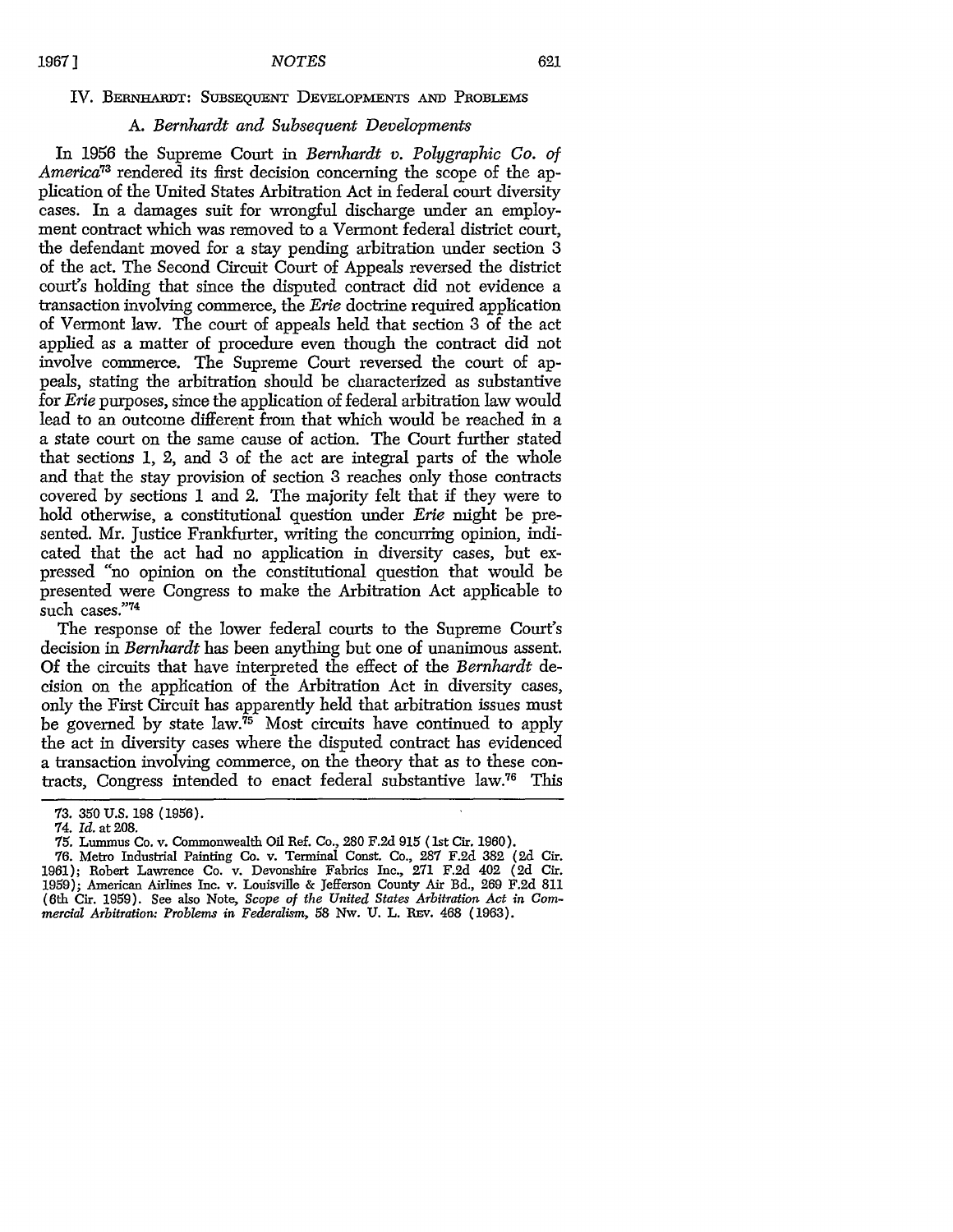theory views the constitutional problems referred to in *Bernhardt* as arising only if the Arbitration Act is characterized as procedural, and distinguishes *Bernhardt* on its facts, since the contract in that case did not evidence a transaction involving commerce. Perhaps the primary factor influencing the court's position is that the exclusion of diversity cases from the act's coverage significantly, if not almost totally, limits the effectuation of a policy which Congress intended to implement by the passage of the act.

# *B. Problems Posed by Subsequent Developments*

By characterizing the Arbitration Act as federal substantive law, the lower federal courts have been able to avoid the *Bernhardt* limitation of the act's application. But significant problems of constitutionality, jurisdiction, and policy remain.

*1. Constitutional Problems.-Granted* that Congress has the power to regulate a transaction involving interstate commerce, to what extent can Congress constitutionally prescribe federal substantive law governing a state contract, merely because the contract involves commerce and contains an arbitration agreement? Does federal law govern the determination of which disputes are arbitrable under the particular arbitration clause? Does federal law also govern the validity and construction of other elements of the contract containing the arbitration agreement? These problems have been recognized by some courts, but no definitive solution has been forthcoming from the Supreme Court. The major issue considered by the lower federal courts has been whether federal law controls in the determination of these particular disputes that are arbitrable. Since *Bernhardt,* the First, Second, Third, Sixth and Ninth Circuits have considered the problem, with the majority of the cases arising in the Second Circuit.

The first case dealing with this question in the Second Circuit was *Robert Lawrence Co. v. Devonshire Fabrics Inc.*,<sup>77</sup> where the plaintiff brought suit in a diversity action seeking damages for fraudulent representation inducing it to enter into a contract to purchase a quantity of wool. The defendant, pursuant to section 3 of the Arbitration Act, moved for a stay pending arbitration under a clause in the contract. The court, treating the arbitration clause as a separable part of the contract, found that the illegality or alleged breach of the container contract did not nullify the agreement to arbitrate. The court held that federal law governed:

**<sup>77. 271</sup> F.2d** 402 **(2d** Cir. **1959).**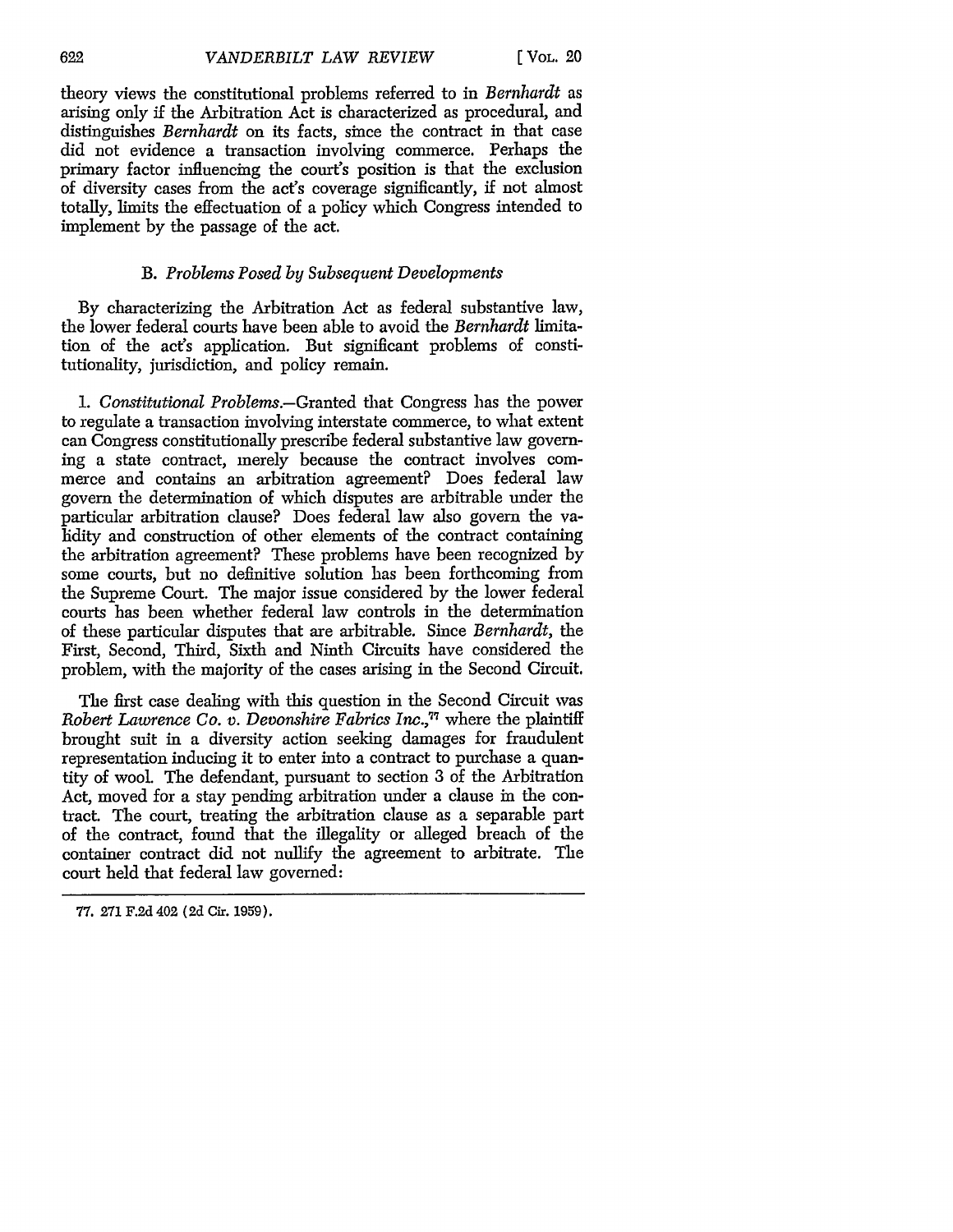questions of interpretation and construction as well as questions of validity, revocability and enforceability of arbitration agreements ... since these two types of legal questions are inextricably intertwined.<sup>78</sup>

Applying federal law, the court found that the particular arbitration clause was broad enough to include the issue of fraud in the inducement and granted the stay under section 3.

Following *Lawrence,* the Second Circuit in *Metro Industrial Painting v. Terminal,79* a diversity case evidencing a transaction involving commerce, granted the specific enforcement of an agreement to arbitrate under section 4 of the act. Judge Lumbard, however, in his concurring opinion, expressed concern over the majority's failure to define precisely the scope of the application of federal law. The opinion indicated that a close constitutional question may arise as to whether Congress may regulate arbitration clauses in all contracts "affecting commerce" or between parties "engaged in commerce," as those phrases have been interpreted in other federal statutes. Lumbard, agreeing with the majority that the Arbitration Act should not be read so broadly, desired that the standard for determining whether a contract was governed by federal law should be sufficiently definite to permit parties to contemplate the application of federal law at the time of contracting.

Since the decision in *Metro,* the Second Circuit has been confronted with few diversity cases involving a contract evidencing commerce and containing an arbitration clause. In one the issue was whether the arbitration clause was separable from the container contract, thus authorizing arbitration of a dispute concerning alleged fraud in the inducement.<sup>80</sup> The issue was resolved by use of federal law without reference to constitutional problems.<sup>81</sup>

Two Third Circuit decisions since *Bernhardt* recognize the application of the Arbitration Act in diversity cases involving contracts

**81.** See also World Brilliance Corp. v. Bethleham Steel Co., 342 F.2d **362** (2d Cir. 1965); *In re* Kinoshita **&** Co., 287 F.2d **951** (2d Cir. **1961)** (issue of separability determined according to federal law).

<sup>78.</sup> *Id.* at 409.

<sup>79.</sup> **287** F.2d **382** (2d Cir. **1961).**

<sup>80.</sup> In El Hoss Eng'r & Transp. Co. v. American Independent Oil Co., 289 F.2d 346 (2d Cir. 1961), the contract containing the arbitration clause also incorporated a clause conditioning the seller's acceptance upon the bidders, providing guarantees covering purchase price, performance bonds and insurance protection. The court of appeals denied arbitration since the arbitration clause could not be separated from the main contract. The main contract did not provide for arbitration of disputes concerning performance until the threshold acts upon which acceptance was con- ditioned **had** been performed. The court distinguished *Lawrence* (which had held the arbitration clause to be separable) on the basis that, under the circumstances in that case, the parties had agreed to arbitrate the issue of fraud in the inducement.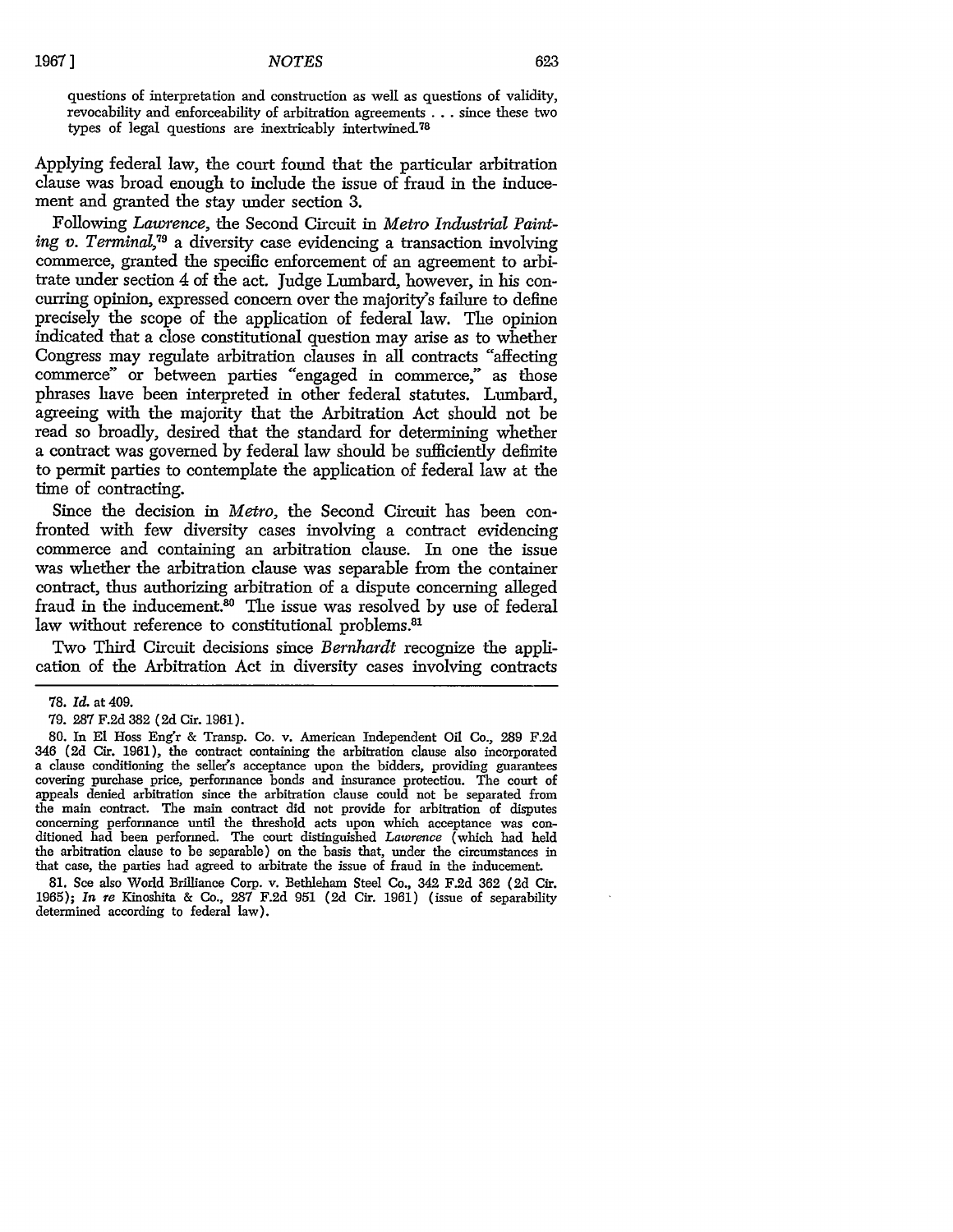evidencing commerce, but are of little help in defining the constitutional scope of the application of the  $act.^{82}$ 

The First Circuit apparently felt it was confronted with the problem of the scope of the act in *Lummus Co. v. Commonwealth Oil Refining Co.83* The plaintiff brought a diversity suit in the federal district court of Puerto Rico alleging that it had been fraudulently induced into a contract with the defendant, and sought to rescind the contract and to enjoin the defendant's action in a New York federal court to compel arbitration pursuant to a clause in the contract. Whether arbitration could be compelled depended upon the scope of the arbitration clause and whether it was separable from the container contract. Although both the arbitration law of New York and Puerto Rico, and the federal act provided for specific enforcement of agreements to arbitrate, the court's problem was to determine which law should be applied in determining the separability issue, which was the question that would ultimately govern the granting or denial of specific enforcement. The court indicated that the federal rule of separability, as laid down in *Lawrence,* was the better view, but felt constitutionally bound by *Bernhardt* to resolve the issue in accordance with state law. The court held New York law applicable since New York was the situs of both the execution and the intended performance of the contract, and thus was the jurisdiction with the most substantial contacts with the transaction. Under New York law the arbitration clause was not separable, but the court further found that since the plaintiff had failed to place the making of the contract in issue, it could not, under New York law, stay arbitration merely by pleading fraud in the inducement. Consequently, arbitration was compelled. This decision immediately raises the question whether the court's reasoning would have been the same had not both New York and Puerto Rican law provided for specific enforcement of agreements to arbitrate. Since the court essentially treated the case as involving a conflicts question, had New York and Puerto Rican law not provided for specific enforcement, it may well have found that the federal policy favoring arbitration was sufficiently strong to justify adoption of the Second Circuit's reasoning in *Lawrence.*

In *Ross v. Twentieth Century Fox Film Corp.,84* decided shortly

**<sup>82.</sup>** Monte v. Southern Delaware County Authority, 321 F.2d 870 (3d Cir. 1963) (holding that federal law controls interpretation of the arbitration agreement but that state law will be used since the contract specifically so directed); Kirschner v. West Co,, 185 F. Supp. 317 (E.D. Pa. 1960), *aff'd,* 300 F.2d 133 (3d Cir. 1962) (holding that the Arbitration Act applied to a diversity suit concerning a contract evidencing com- merce). See also Kirschner v. West Co., 247 F. Supp. 550 (E.D. Pa. 1965), *aff'd,* 353 F.2d 537 (3d Cir. 1965) (confirming award made under arbitration agreement). 83. *Supra* note 75.

<sup>84. 236</sup> F.2d 632 (9th Cir. 1956).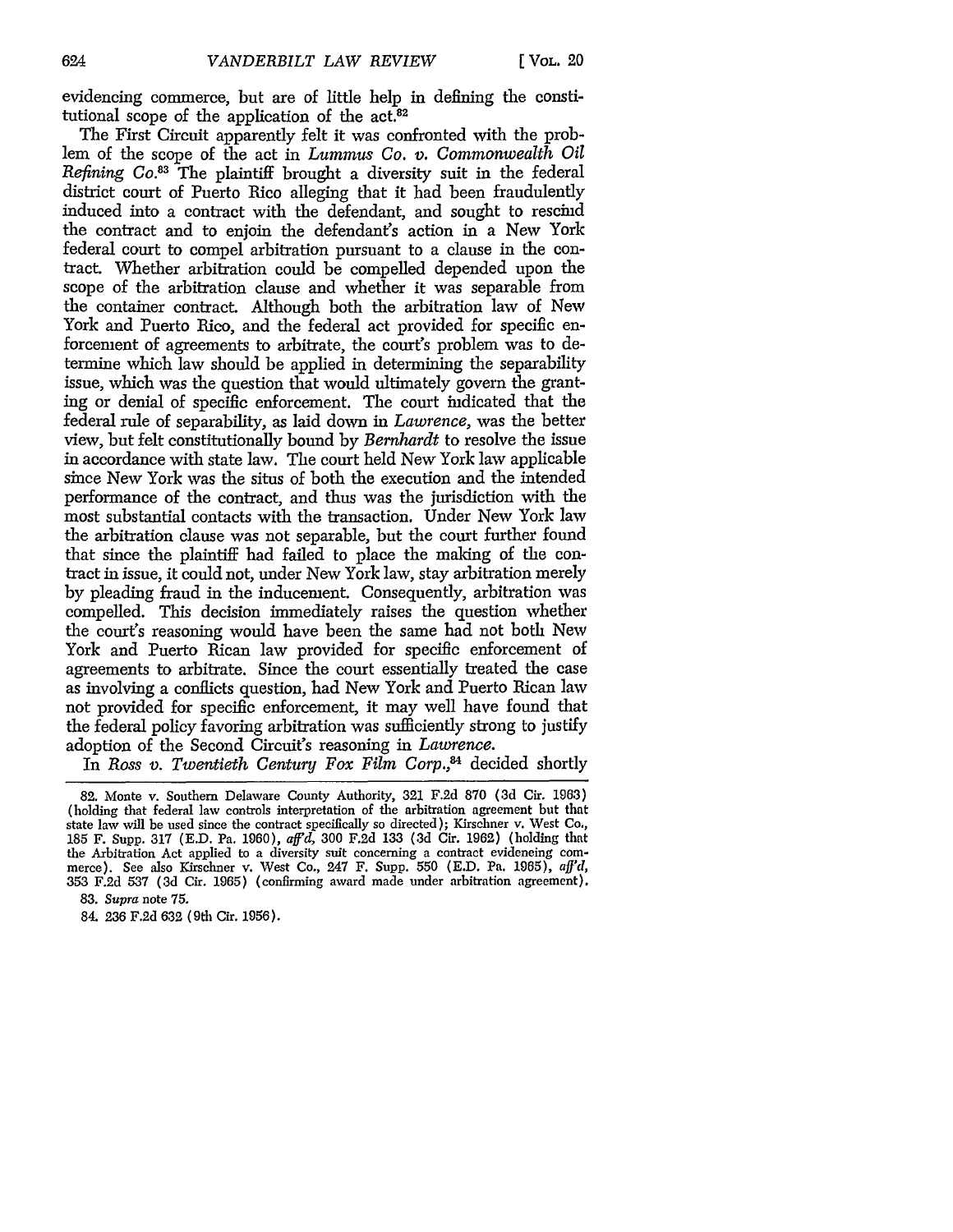after *Bernhardt,* the Ninth Circuit found section 3 of the Arbitration Act applicable in a diversity suit which involved a contract evidencing commerce. The court stated, however, that the questions of whether the contract presented an enforceable agreement to arbitrate, and so, what disputes were referable to arbitration, were governed by California law. The court held that the federal act should have no more than the procedural effect of staying suit.

In *American Airlines Inc. v. Louisville & Jefferson County Air Bd.,85* decided in 1959, the Sixth Circuit found that the act applied as a matter of federal substantive law, but in effect, refused to apply the separability theory to justify use of federal law in determining questions of interpretation, construction and validity, as well as revocability and enforceability. The court held that section 4 of the act did no more than make arbitration agreements irrevocable where they had previously been revocable. Furthermore, before the provisions of the act applied, both the container contracts and the arbitration clause must be valid and enforceable in accordance with standard contract principles of both state and federal law.

On the whole, the cases dealing with the constitutional scope of the Arbitration Act in diversity suits can perhaps be said to do so only in an off-hand manner. Save for the reservation of Judge Lumbard in *Metro,* which at best merely alludes to a possible constitutional issue, the Second Circuit apparently sees no constitutional restraint against the application of federal law. The First Circuit in *Lummus* merely cites *Bernhardt* as requiring use of state law, without discussion of the constitutional question. Both the Sixth and the Ninth Circuits strictly limit the application of federal law, but do so without reference to a constitutional necessity for the limitation.

It appears for the most part that the courts do not feel that the constitution offers a formidable restriction on the application of substantive federal arbitration law to contracts evidencing commerce.

*2. Jurisdictional Problems.-Does* the Arbitration Act, if it is federal substantive law, confer a basis for independent federal question-jurisdiction in a federal court when an arbitration agreement is contained in a contract evidencing a transaction involving commerce? Are the state courts obligated to apply the act when confronted with such a case?

There is considerable authority that the act does not furnish a basis for federal question jurisdiction.<sup>86</sup> The cases have so held con-

*<sup>85.</sup>* Supra note 76.

<sup>86.</sup> See, e.g., Robert Lawrence Co. v. Devonshire Fabrics Inc., supra note 76. See also Note, supra note **76.**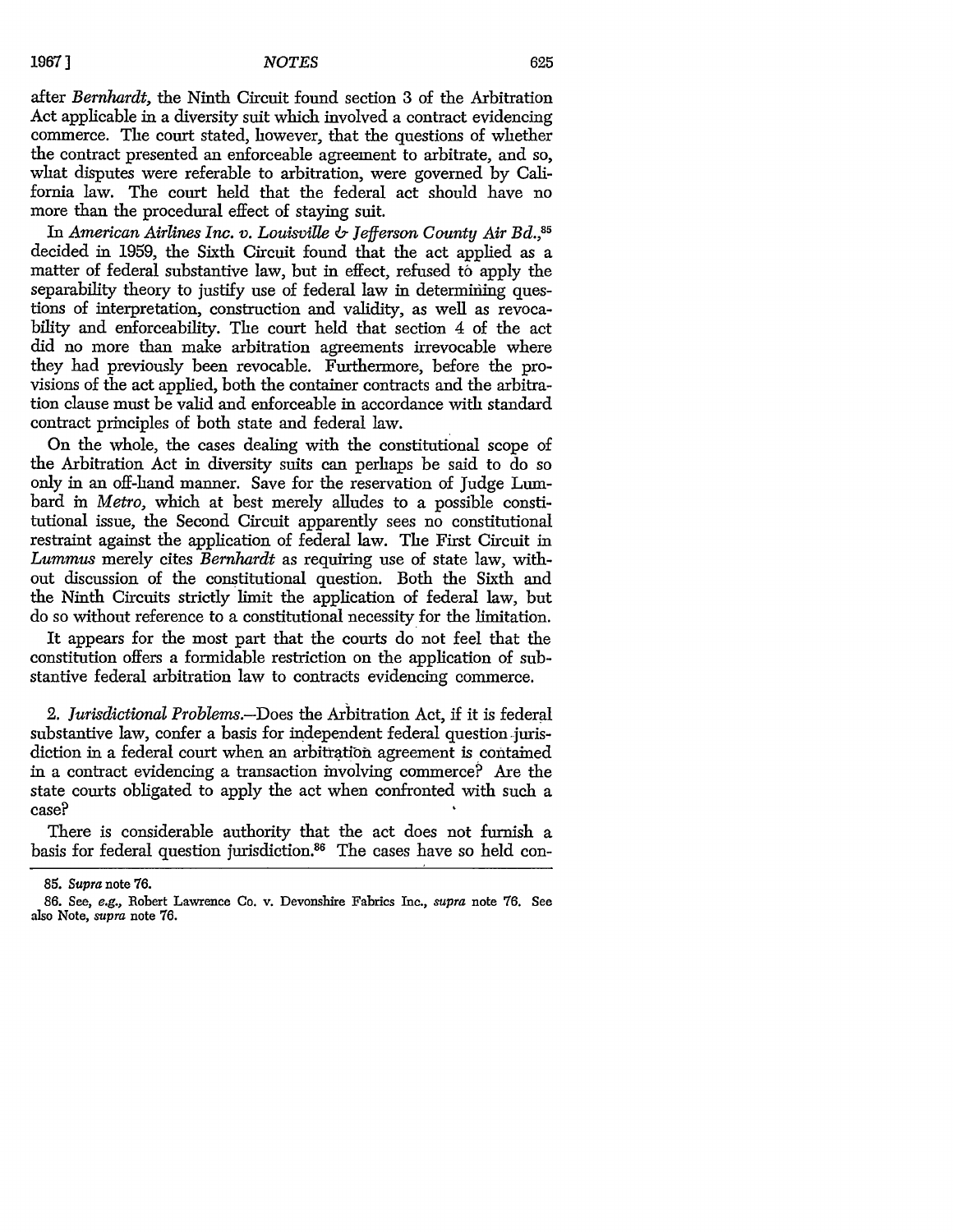sistently, on the basis of the language of the act. The stay provision of section 3 is available as a defense motion only in suits already "proceeding... in any of the courts of the United States."  $87^{\circ}$  Section 4 provides for specific enforcement of an arbitration agreement upon petition to "any court of the United States which, save for such agreement, would have jurisdiction under the judicial code, at law, in equity, or in admiralty of the subject matter of the suit arising out of the controversy between the parties."88 Furthermore, in *Moore v. Chesapeake & Ohio Ry.*<sup>89</sup> the Supreme Court held that it was indeed possible for a federal statute to create substantive rights without affording a separate basis for jurisdiction. Thus, so far as available authority indicates, the answer to this first question is settled in the affirmative.

There is little authority either way on the proposition that the state courts are obligated to apply the Arbitration Act to a contract evidencing commerce. Judge Medina, in *Lawrence,* appears to have presumed that federal law was applicable in such cases in state court.<sup>90</sup> There is, however, no legislative history bearing on the question. As pointed out by one commentator, application of the act in state courts would avoid the problem of forum shopping. Perhaps the best solution would be to allow the states to apply their own remedies, as long as they did not defeat the substantive rights created under section 2 of the act. This solution, however, seems to beg the question; namely, what is the scope of these substantive rights. Absent a precise determination of this scope, a considerable difference of opinion appears possible in the federal and state courts.

3. *Policy Considerations.-To* what extent do the answers to the foregoing questions depend on the policy that parties entering into a contract be able to define their respective rights and obligations at the time of contracting? Should the fact that it is often impossible to determine whether a contemplated contract will evidence a transaction involving commerce and will thus be governed by federal law, preclude application of federal law to arbitration agreements contained in contracts created under state law? To what extent should the choice of law governing a contract be decided by determining which jurisdiction has the most significant contacts with the transaction.

Implicit in the Supreme Court's holding in *Erie* was the policy of prevention of forum shopping, a practice which had plagued Swift

<sup>87. 9</sup> U.S.C. § 3 (1947).

<sup>88. 9</sup> U.S.C. § 4 (1947). 89..291 U.S. **205** (1934).

<sup>90. 271</sup> F.2d at 407.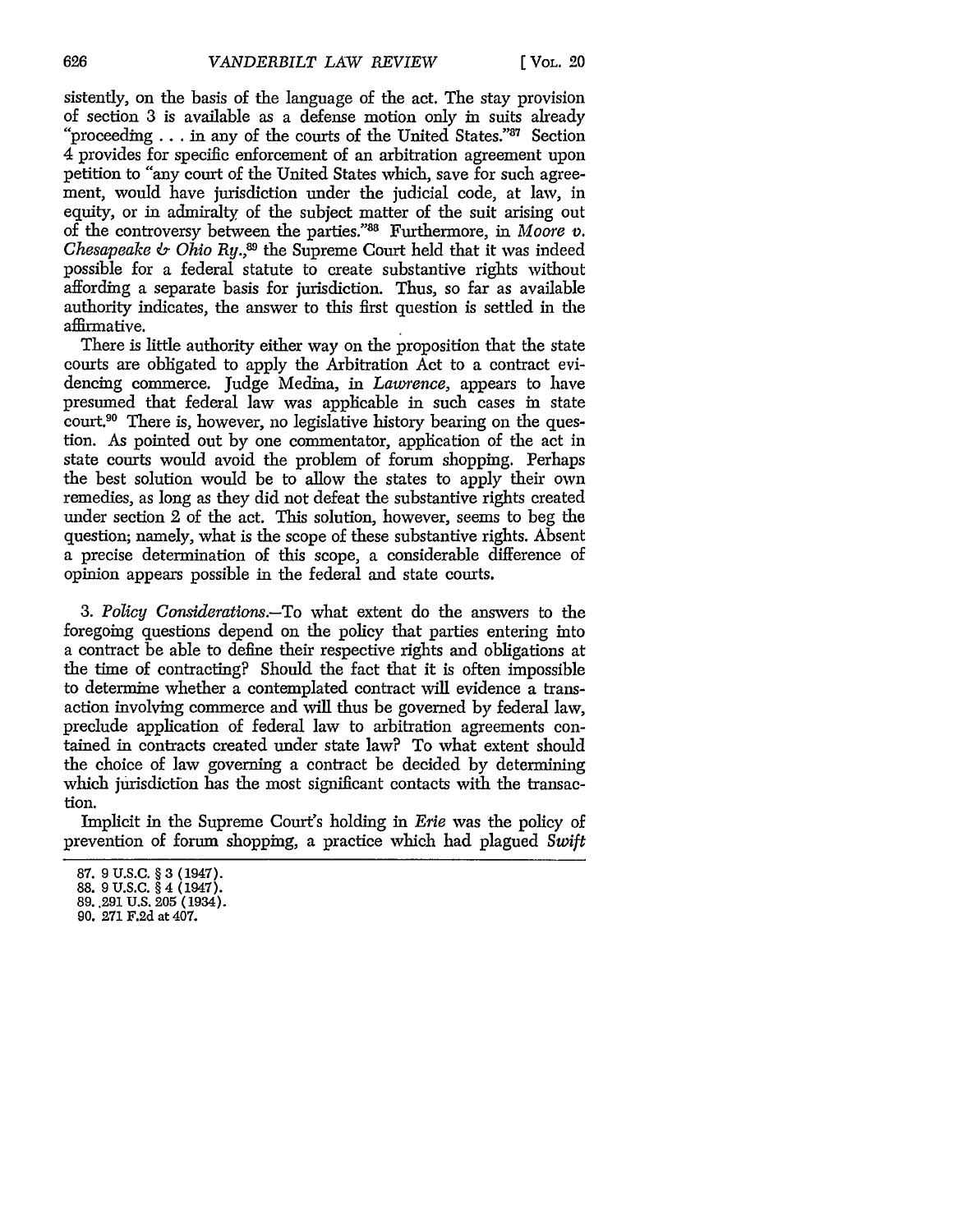#### *NOTES*

*v. Tyson's* futile attempt to create uniformity of the law in state and federal courts. Criticism of the Court's grounding the decision in *Erie* on the Constitution was immediately forthcoming. As summarized by one author, many felt that:

irrespective of the scope of the federal judicial power, Congress could constitutionally prescribe substantive law that shall be applied by federal courts, and that it would have been preferable to couch the *Erie* decision in terms of policy rather than in terms of the demands of the Constitution, since the basic issue was one of policy anyway, determinable without reference to the Constitution.<sup>91</sup>

An attitude such as this could well persuade the courts to de-emphasize the constitutional issues and place primary importance on policy considerations in determining the scope of the Arbitration Act.

The circuit court diversity cases since *Bernhardt* have been concerned with three policy considerations: (1) the policy behind the federal act to encourage arbitration of disputes in an effort to relieve pressure on crowded court dockets,<sup>92</sup> (2) the *Erie* policy of insuring like results in both federal and state courts,93 (3) the conflict of laws policy that a contract transaction should be governed by the law of the jurisdiction having the most significant contacts with the transaction.<sup>94</sup> To these three policy considerations, a fourth should be added, although it has not been considered extensively by the courts. This is the conflict of laws policy of allowing the parties to a contract to choose the law applicable to their contemplated contract, so long as the law chosen has a reasonable relationship to the transaction. <sup>95</sup>

In some situations there will be no conflict between these policies and the court will have no difficulty choosing the applicable law and incidental to this, determining the scope of the act. Such was the case in *Lummus,* where the arbitration law of all the jurisdictions involved favored arbitration and the four policy considerations could be accommodated. The agreement to arbitrate was enforceable; the decision of the federal court did not differ from that which would have been rendered by a state court; and the law of the jurisdiction having the most significant contacts with the transaction as well as that chosen by the parties, was applied. However, in other cases, like the *American Airlines* case, all of these policy considerations could not be accommodated, and a choice had to be made. There the court's

<sup>91.</sup> Hill, *The Erie Doctrine and the Constitution,* 53 Nw. U. L. REv. 427, 439 (1958).

**<sup>92.</sup>** See Robert Lawrence Co. v. Devonshire Fabrics Inc., *supra* note 76.

<sup>93.</sup> See, *e.g.,* Lummus Co. v. Commonwealth Oil Ref. Co., *supra* note 75; Ross v. Twentieth Century Fox Film Corp., *supra* note 84.

<sup>94.</sup> *Ibid.* 95. See Judge Lumbard's concurring opinion in Metro Industrial Painting Co. v. Terminal, *supra* note 76, at 385.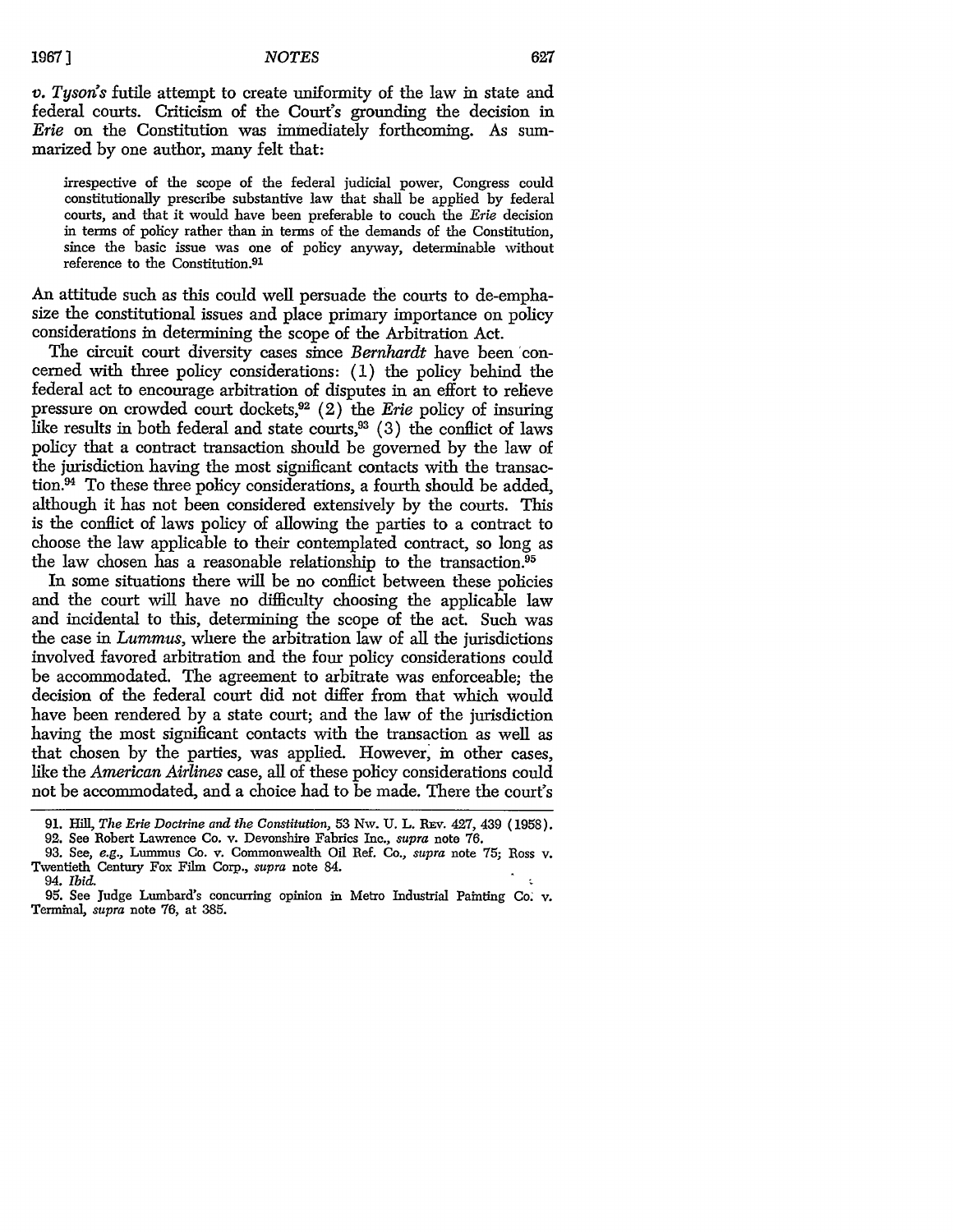decision ultimately favored the policy of applying the law of the place of the most significant contact with the transaction. The court also accommodated the *Erie* policy of uniformity, although obviously not following a policy favoring arbitration. In cases such as this, where the policies conflict, courts will obviously decide the case in such a manner as to encourage the policy which it feels to be most important in the particular situhtion.

# V. CONCLUSION

From a chronological review of the history of the application of federal arbitration law in federal courts, it is apparent that the courts have long been plagued by the fine distinctions involved in characterizing arbitration as substantive or procedural for purposes of determining the scope of application of federal arbitration law. The Supreme Court decision in *Bernhardt* went a long way in preventing the use of the substantive-procedural characterization as a mere means of justifying application of federal law. It emphasized that the characterization of arbitration is merely an aid in the process of determining the situations to which federal law is properly applicable. Although the existence of constitutional issues under *Erie,* which were involved in the application of federal arbitration law to diversity cases, was alluded to in *Bernhardt, ihe* courts since *Bernhardt* have begun to look at the important policy considerations in determining the scope of application of federal arbitration law. The very nature of arbitration precludes a wholly substantive or wholly procedural label for *Erie* purposes. 96 The lower federal courts, in distinguishing *Bernhardt* and applying the Arbitration Act as federal substantive law, recognized that *Bernhardt's* characterization of arbitration as wholly substantive for *Erie* purposes was inadequate. On the other hand, the difficulty which federal courts have bad in determining the scope of the Arbitration Act, once they have characterized it as substantive law, illustrates that Mr. Justice Frankfurter's preclusion of the act's application in diversity cases may not be completely erroneous. Ultimately, the problem of determining the scope of federal arbitration law in diversity cases should be decided in the particular case as a conflicts choice of law question. In each particular case the conflict-

<sup>96.</sup> Although arbitration is essentially procedural, under certain circumstances it could affect the outcome of a particular dispute, and to that extent it is substantive. It is the rule of law applied to a particular fact situation and directing a particular result which is substantive. It is the method of applying the rule of law which is procedural. The procedural rule should not itself direct the legal results which flow from a particular fact situation. Arbitration does not actually direct how a particular rule of law should be applied but rather is a procedure which directs that no rule of law shall be applied. To the degree that arbitration results in a different result in a particuar fact situation than that prescribed by the rule of law, it is substantive.